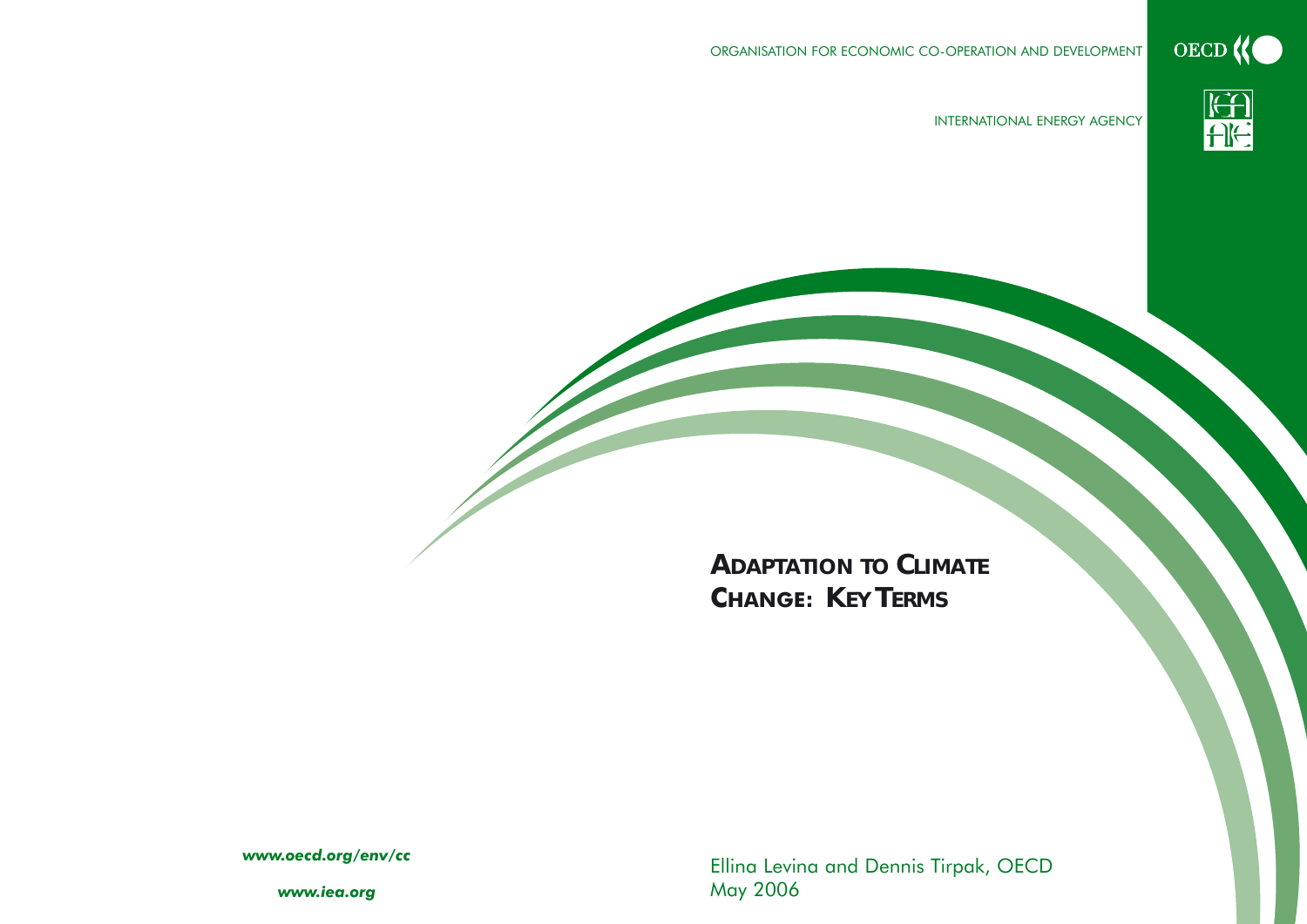#### **Unclassified COM/ENV/EPOC/IEA/SLT(2006)1**



Organisation de Coopération et de Développement Economiques Organisation for Economic Co-operation and Development **09-May-2006** 

\_\_\_\_\_\_\_\_\_\_\_\_\_\_\_\_\_\_\_\_\_\_\_\_\_\_\_\_\_\_\_\_\_\_\_\_\_\_\_\_\_\_\_\_\_\_\_\_\_\_\_\_\_\_\_\_\_\_\_\_\_\_\_\_\_\_\_\_\_\_\_\_\_\_\_\_\_\_\_\_\_\_\_\_\_\_\_\_\_\_\_

\_\_\_\_\_\_\_\_\_\_\_\_\_ **English - Or. English** 

#### **ENVIRONMENT DIRECTORATE INTERNATIONAL ENERGY AGENCY**

Unclassified COM/ENV/EPOC/IEA/SLT(2006)1 **Unclassified COM/ENV/EPOC/IEA/SLT(2006)1 English - Or. English**

#### **ADAPTATION TO CLIMATE CHANGE: KEY TERMS**

**Ellina Levina and Dennis Tirpak, OECD** 

The ideas expressed in this paper are those of the author and do not necessarily represent the views of the OECD, the IEA, or their member countries, or the endorsement of any approach described herein.

#### **JT03208563**

**Document complet disponible sur OLIS dans son format d'origine Complete document available on OLIS in its original format**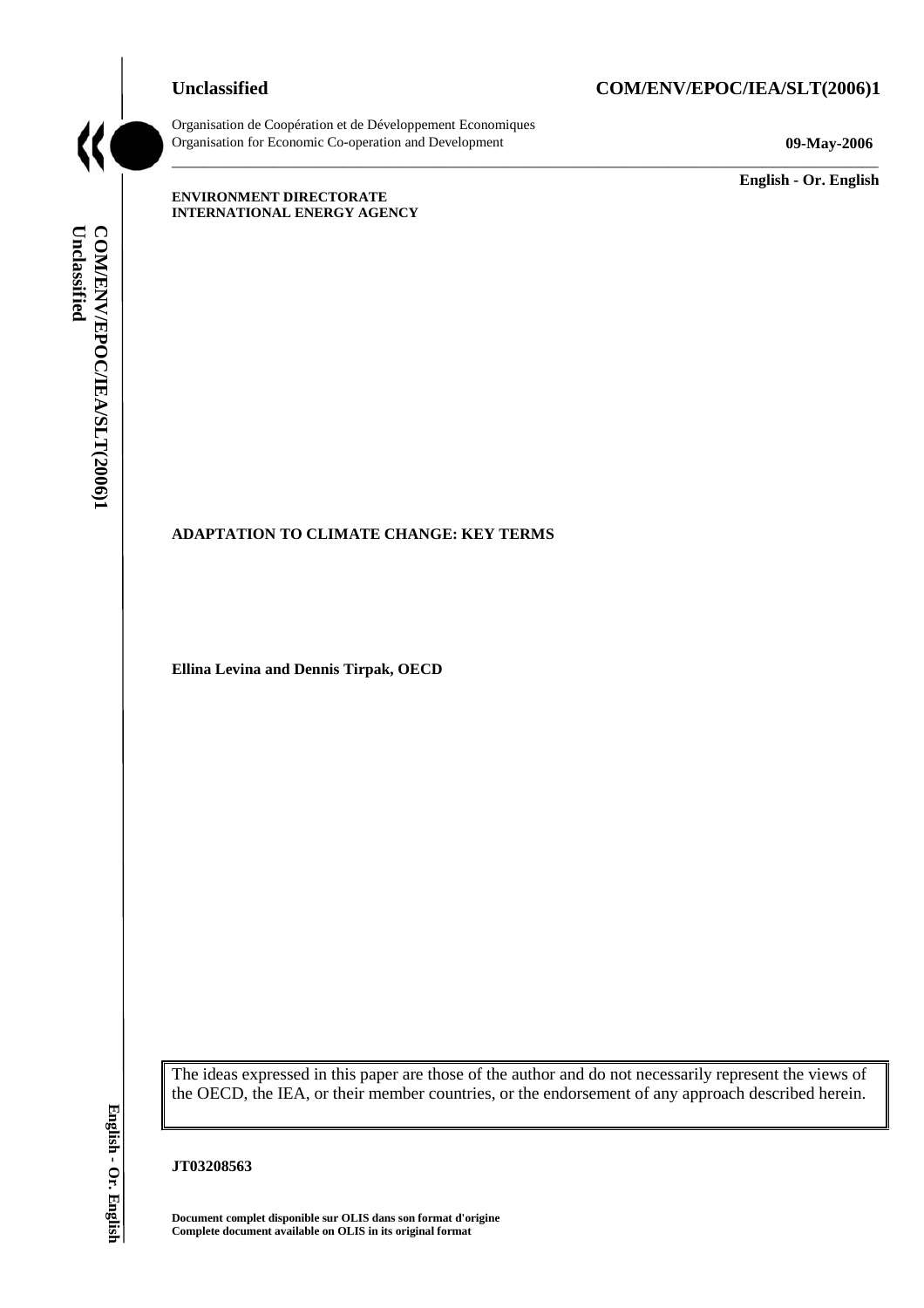Copyright OECD/IEA, 2006

Applications for permission to reproduce or translate all or part of this material should be addressed to: Head of Publications Service, OECD/IEA 2 rue André Pascal, 75775 Paris Cedex 16, France or 9 rue de la Fédération, 75739 Paris Cedex 15, France.

2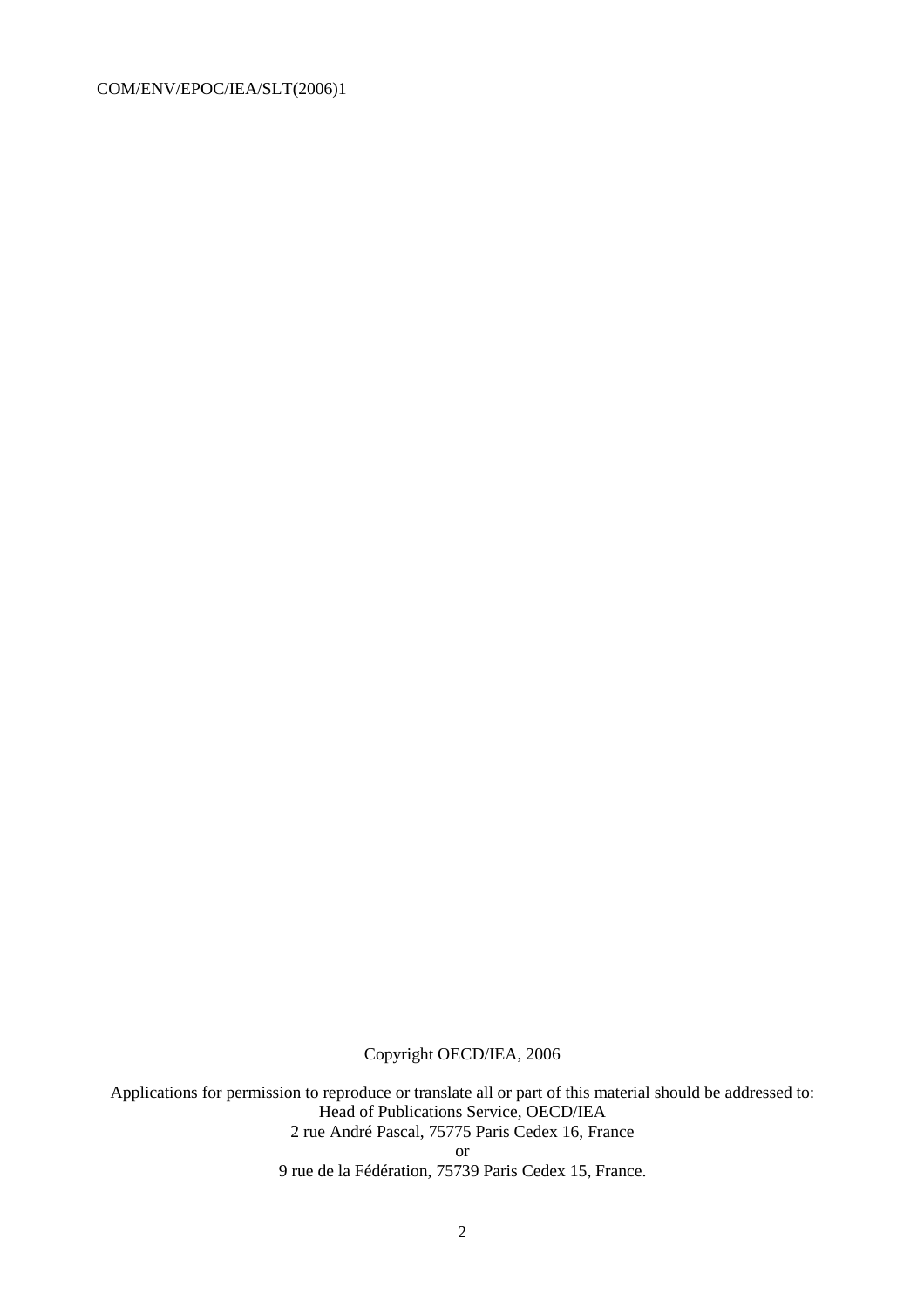#### **FOREWORD**

This document was prepared by the OECD and IEA Secretariats in March-May 2006 in response to the Annex I Expert Group on the United Nations Framework Convention on Climate Change (UNFCCC). The Annex I Expert Group oversees development of analytical papers for the purpose of providing useful and timely input to the climate change negotiations. These papers may also be useful to national policy-makers and other decision-makers. In a collaborative effort, authors work with the Annex I Expert Group to develop these papers. However, the papers do not necessarily represent the views of the OECD or the IEA, nor are they intended to prejudge the views of countries participating in the Annex I Expert Group. Rather, they are Secretariat information papers intended to inform Member countries, as well as the UNFCCC audience.

The Annex I Parties or countries referred to in this document are those listed in Annex I of the UNFCCC (as amended at the 3rd Conference of the Parties in December 1997): Australia, Austria, Belarus, Belgium, Bulgaria, Canada, Croatia, Czech Republic, Denmark, the European Community, Estonia, Finland, France, Germany, Greece, Hungary, Iceland, Ireland, Italy, Japan, Latvia, Liechtenstein, Lithuania, Luxembourg, Monaco, Netherlands, New Zealand, Norway, Poland, Portugal, Romania, Russian Federation, Slovakia, Slovenia, Spain, Sweden, Switzerland, Turkey, Ukraine, United Kingdom of Great Britain and Northern Ireland, and United States of America. Korea and Mexico, as OECD member countries, also participate in the Annex I Expert Group. Where this document refers to "countries" or "governments", it is also intended to include "regional economic organisations", if appropriate.

#### **ACKNOWLEDGEMENTS**

This paper was prepared by Ellina Levina and Dennis Tirpak (OECD). The authors would like to thank Fabian Scharf for his assistance in collecting the definitions. The authors are also grateful to Tom Jones and Shardul Agrawala (OECD), Roberto Acosta and Olga Pilifosova (UNFCCC), and Richard Klein (Potsdam Institute for Climate Impact Research), as well as to Annex I Expert Group delegates, particularly those from Canada, for their comments on the earlier draft of the paper.

#### **Questions and comments should be sent to**:

Ellina Levina OECD Environment Directorate (ENV/GSP) 2, rue André-Pascal 75775 Paris Cedex 16 France Email: Ellina.Levina@oecd.org Fax: +33 (0)1 44 30 61 84

OECD and IEA information papers for the Annex I Expert Group on the UNFCCC can be downloaded from: http://www.oecd.org/env/cc/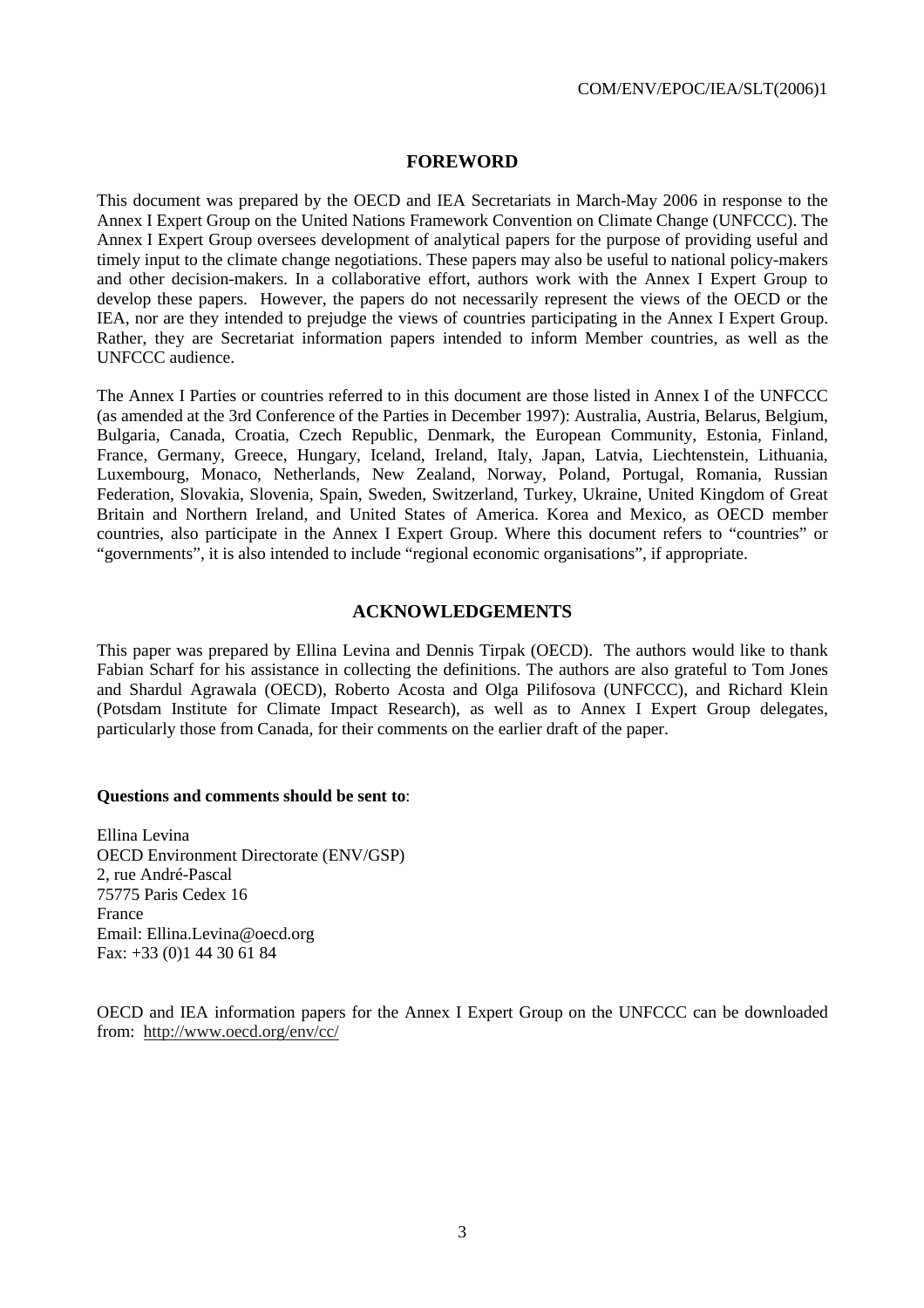# **TABLE OF CONTENTS**

| 1.           |  |
|--------------|--|
| 2.           |  |
| 2.1          |  |
| 2.2          |  |
| 2.3          |  |
| 2.4          |  |
| 2.5          |  |
| 2.6          |  |
| 2.7          |  |
| 2.8          |  |
| 2.9          |  |
| 2.10         |  |
| 2.11         |  |
| 2.12         |  |
| 2.13         |  |
| 2.14         |  |
| 2.15         |  |
| 2.16         |  |
| 2.17         |  |
| 2.18         |  |
| 2.19         |  |
| 2.20         |  |
| 3.           |  |
| 3.1          |  |
| 3.2          |  |
| 3.3          |  |
| 3.4          |  |
| 3.5          |  |
| 3.6          |  |
| 3.7          |  |
| 3.8          |  |
| 3.9          |  |
| 3.10         |  |
| 3.11         |  |
| 3.12         |  |
| 3.13         |  |
| 3.14         |  |
| 3.15         |  |
| 3.16         |  |
| 3.17<br>3.18 |  |
| 3.19         |  |
|              |  |
| 4.           |  |
|              |  |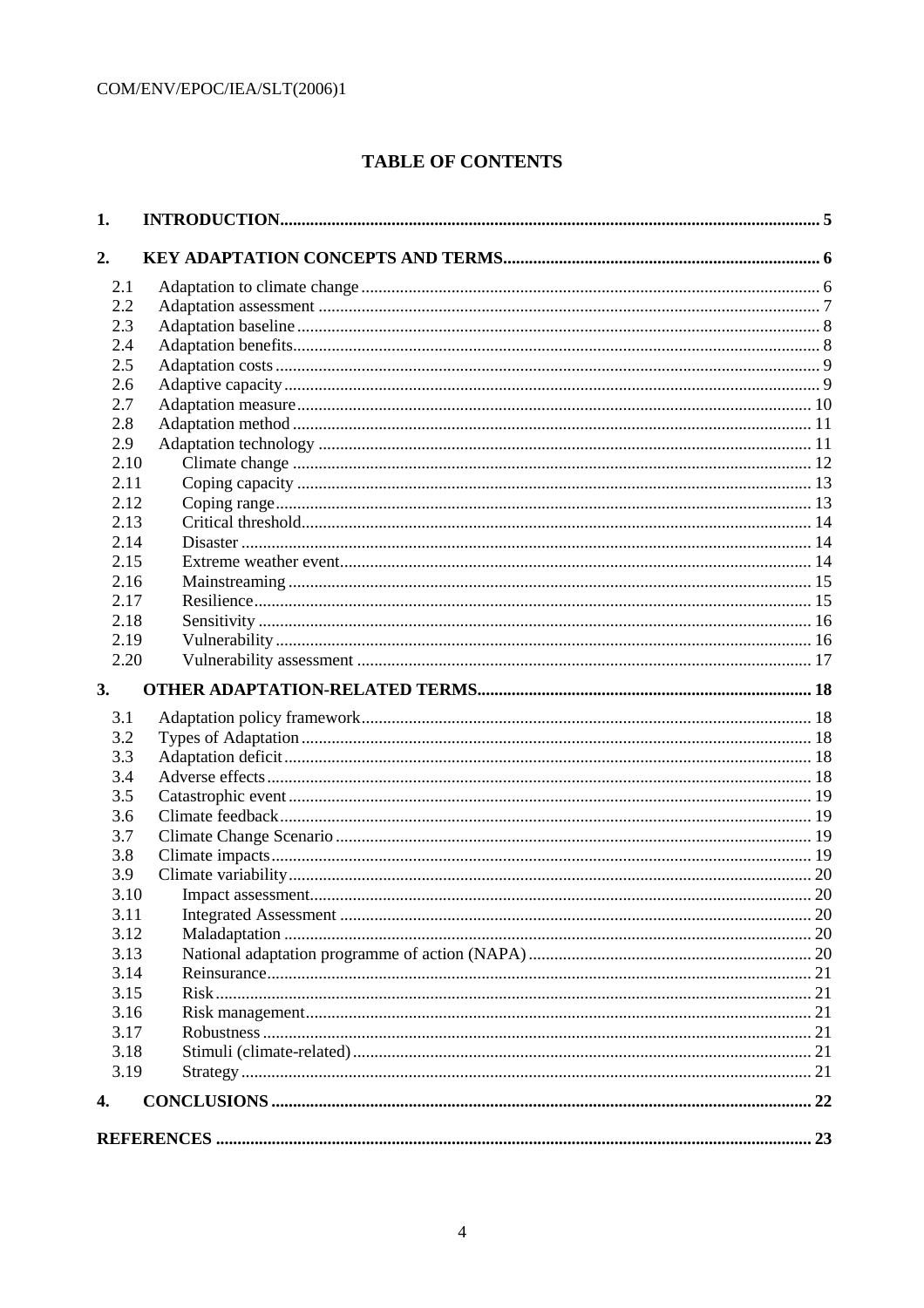# **Executive Summary**

Adaptation has become an important issue in international and domestic discussions on climate change. Numerous terms and concepts have come into common usage as a result of IPCC reports, discussions in the context of the UNFCCC and dialogs by the climate community at large. This paper examines the key adaptation terms and concepts used by the climate change community and other institutions. Conflicts and contradictions are noted with the aim of sensitizing different bodies to the differences, but particularly the Parties to the Convention and experts participating in the IPCC. Given the need to promote a common understanding among various stakeholders and the potential financial implications of various definitions, it appears important for the IPCC and the UNFCCC to work toward common definitions, at least for a core set of terms and concepts.

# **1. Introduction**

At its meeting on 23 March 2005, the Annex I Expert Group requested the Secretariat to prepare a paper on key adaptation concepts and terms that have entered the UNFCCC lexicon such as 'adaptation', 'vulnerability', 'adverse effect', 'adaptive capacity', and others. The aim of the task is to collect various definitions (found in literature) of the same terms and to clarify these key adaptation concepts and policy issues that are widely used within the UNFCCC context and negotiations.

In the last several years, the issue of adaptation to climate change has moved high on the UNFCCC negotiating agenda. Since COP 7, when three specific funds were created to support implementation of various measures that facilitate vulnerability assessment and adaptation, adaptation has become an increasingly important component of the international climate change dialogue. The Buenos Aires programme of work adopted at COP 10 emphasizes further implementation of specific activities that would enhance countries' understanding of climate change impacts, their specific vulnerabilities, and ability to cope with and adapt to climate change. COP 11 adopted a detailed five-year programme of work on impacts, vulnerability and adaptation to climate change that will assist Parties to the UNFCCC to make informed decisions on implementation of adaptation measures.

Various workshops and expert meetings facilitated by the UNFCCC Secretariat were held to enhance knowledge about adaptation to climate change. There are also numerous events outside the official UNFCCC process that stimulate informal discussions and development of analytical papers aimed at advancing the understanding on adaptation. As these various processes move forward, an important step will be the development of a common understanding of the terms and concepts that are widely used to define the scope of work and funding expectations.

Adaptation itself and many related terms are not defined in either the UNFCCC or the Kyoto Protocol. Many key adaptation terms and concepts are defined by the IPCC in its Third Assessment Report (TAR) and earlier reports<sup>1</sup>. Various other scientific/policy communities use slightly different definitions or freely use terms that have meaning in a common usage, such as, for example, vulnerability, resilience, adaptability but may take on greater significance in a negotiation setting. In addition, UN bodies and national climate programmes have their own definitions of the same terms. It was observed that interpretation of some of key adaptation terms by scientific groups or policy makers can be quite different, which may lead to varied or false expectations and responses.

There is a body of literature that has been created in the last 5-10 years that is devoted to the discussion of vulnerability and adaptation to climate change. As in other fields, scholars and policy makers have invented and used terms to explain their ideas and positions. However, the issue of adaptation is much less mature than mitigation and hence it has not been the subject for rigorous policy analysis, particularly

 $\overline{a}$ <sup>1</sup> The use of the reference IPCC TAR implies "Climate Change 2001 Impacts, Adaptation, and Vulnerability. IPCC Third Assessment Report, Cambridge University Press"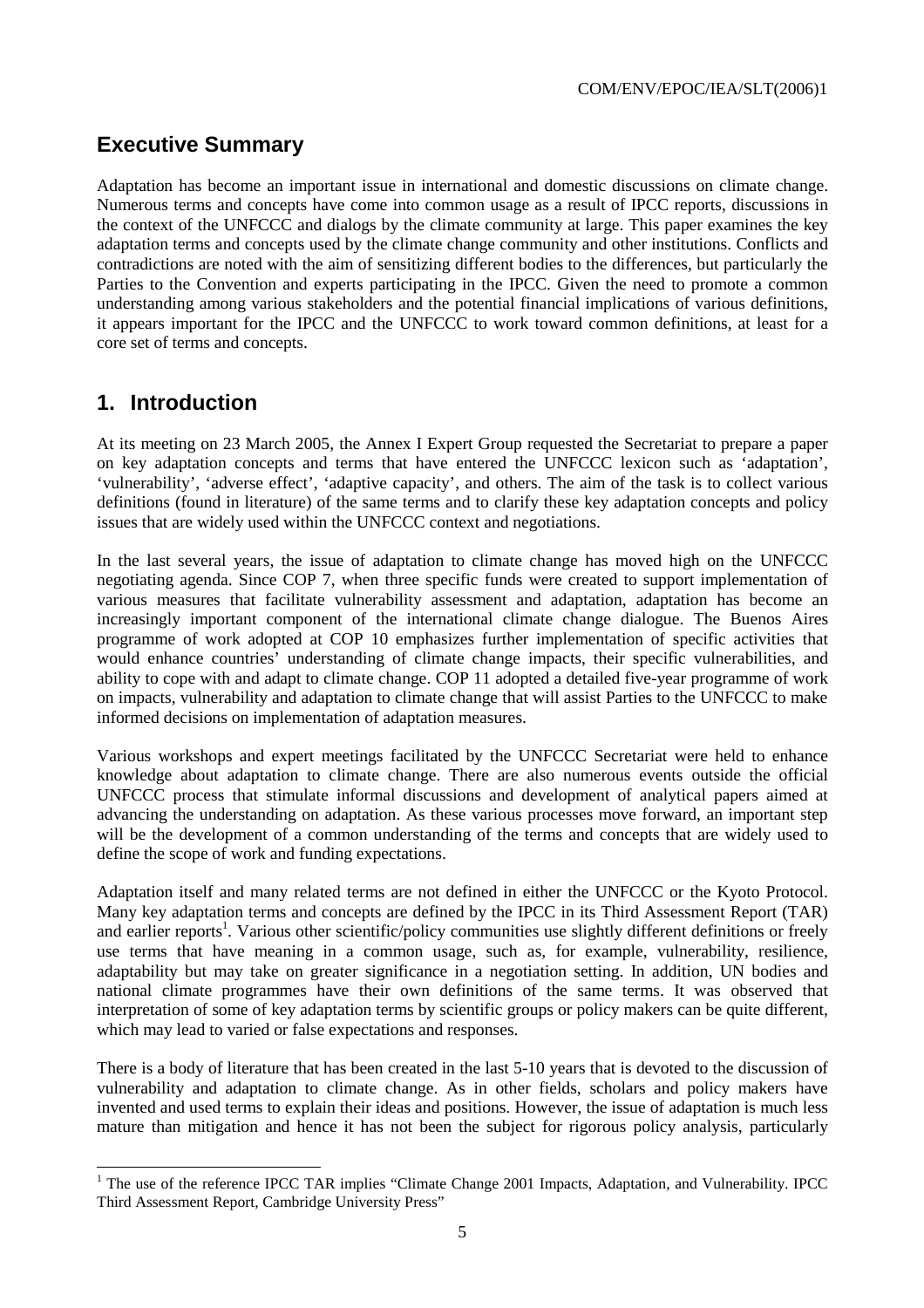economic analysis. This may change as both national and international policy options are given more serious consideration. If this is to occur, scholars and policy-makers may be well served to agree on the usage of some of the key terms and concepts. Examples of such terms are adaptation, vulnerability, impacts, and adaptive capacity. Some other terms, less crucial for defining the concept of adaptation, might be freely used as common words that do not require strict definitions. Examples could be: coping, sensitivity, and adaptability.

This paper provides a list of key concepts and terms for consideration by delegates. The goal of the paper is to illustrate a range of existing definitions of key terms and to facilitate consensus on their use, while noting that some of these terms may not need to be strictly defined, at least until more data and/or understanding is developed.

# **2. Key Adaptation Concepts and Terms**

The following concepts and terms have been identified from reports and documents of the IPCC, the UNFCCC<sup>2</sup>, other UN agencies (e.g., UNDP, UNEP, ISDR), and national reports of Annex-I and non-Annex I Parties. Some scientific literature, for example, *Science* and *Nature,* and several academic publications have also been reviewed.

The key terms are presented in alphabetical order. For each term/concept the paper presents various definitions that are found in literature, with the source of a specific definition stated at the end of the definition<sup>3</sup>. The definitions are taken without editing from the original sources. After all definitions of a particular term/concept are listed, the paper presents a short discussion on different possible interpretations of the same term, if such differences have been detected.

This section includes definitions that seem most important in the international discussion on adaptation to climate change. These terms are: adaptation, adaptation assessment, adaptation baseline, adaptation benefits, adaptation costs, adaptive capacity, adaptation deficit, adaptation measure, adaptation method, adaptation technology, climate change, coping capacity, coping range, critical threshold, disaster, extreme weather event, mainstreaming, resilience, sensitivity, and vulnerability. Other relevant definitions are presented in section 3, but the paper does not analyse them.

#### **2.1 Adaptation to climate change**

*Adaptation* - *Adjustment in natural or human systems in response to actual or expected climatic stimuli or their effects, which moderates harm or exploits beneficial opportunities. Various types of adaptation can be distinguished, including anticipatory and reactive adaptation, private and public adaptation, and autonomous and planned adaptation* (IPCC TAR, 2001 a)

*Adaptation* - *Practical steps to protect countries and communities from the likely disruption and damage that will result from effects of climate change. For example, flood walls should be built and in numerous cases it is probably advisable to move human settlements out of flood plains and other low-lying areas…"* (Website of the UNFCCC Secretariat)<sup>4</sup>

<sup>&</sup>lt;sup>2</sup> An earlier version of this paper included definitions from the UNFCCC website glossary. These definitions were subsequently removed from the UNFCCC website in the period between draft publication (March 7, 2006) and the final version of this paper (May 5, 2006).

 $3$  The history of and process for arriving at various definitions have not been reviewed.

 $^4$  http://unfccc.int/essential\_background/feeling\_the\_heat/items/2911.php This definition is not from the Convention, and can be regarded as a working definition.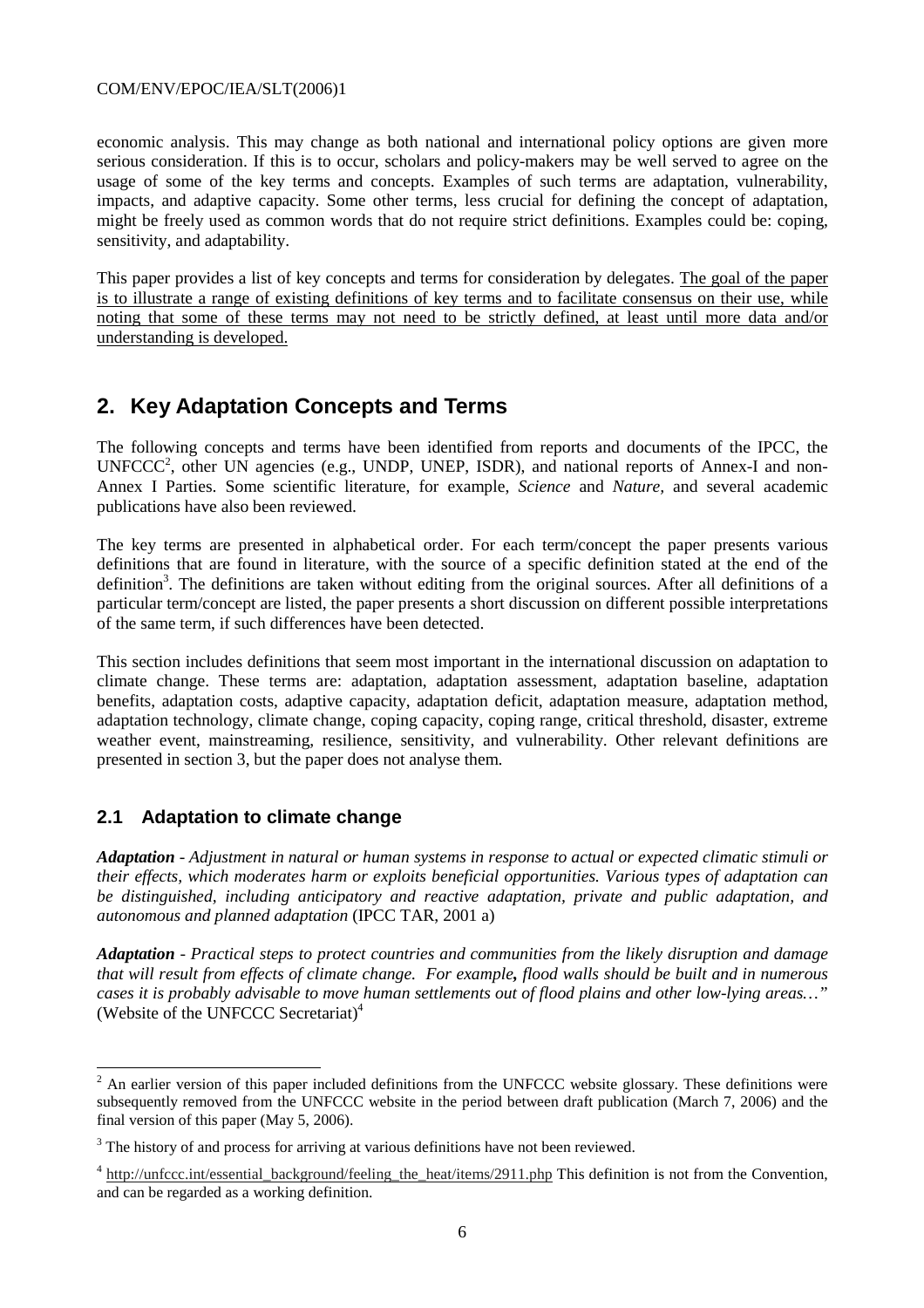*Adaptation - Is a process by which strategies to moderate, cope with and take advantage of the consequences of climatic events are enhanced, developed, and implemented*. (UNDP, 2005)

*Adaptation - The process or outcome of a process that leads to a reduction in harm or risk of harm, or realisation of benefits associated with climate variability and climate change.* (UK Climate Impact Programme (UKCIP, 2003)

All four definitions differ from one another in several ways. First, they all use different words to describe what adaptation is. The first key words in the definition that express adaptation as 'adjustment', 'practical steps', 'process' and 'outcome' can be interpreted differently by various stakeholders. 'Process' seems to be a very broad and open ended term that does not include any particular time or subject references and can easily incorporate 'steps' and 'adjustments'. 'Adjustment' seems to imply a process that leads toward some standard or goal. The UKCIP offers additional interpretation of adaptation as an outcome. Expectations from adaptation as an outcome might be much higher than expectations from it as a process. Funding aspirations and evaluation of achieved results would also vary accordingly.

These seemingly small differences might create different expectations from different stakeholders, depending on the meaning of the term that they decide to use. The IPCC provides a broad definition by distinguishing various types of adaptation (e.g., anticipatory, reactive, public, planned adaptation, etc.) and focuses not only on technical adaptation measures but also on institutional responses. The IPCC definition also includes adaptation of natural systems not just human. One can already see that some stakeholders (e.g., community-based adaptation practitioners) use a more technical interpretation of the term (the one closer to the definition from the UNFCCC Secretariat website), while others (e.g., adaptation policymakers) use a broader definition and emphasize the institutional/policy side of adaptation. These varied interpretations could have serious financial implications.

Variations in defining adaptation are probably rooted in the fundamental difference between definitions of climate change provided by the UNFCCC and the IPCC (see page 12 for definitions of climate change).

#### **2.2 Adaptation assessment**

*Adaptation Assessment - The practice of identifying options to adapt to climate change and evaluating them in terms of criteria such as availability, benefits, costs, effectiveness, efficiency, and feasibility*.(IPCC TAR, 2001 a)

The term 'Adaptation Assessment' while appearing to be clear on paper can be difficult in some cases to apply in practice.<sup>5</sup> Currently, there is no set of criteria or metrics that allow us to assess adaptation options objectively across locations and situations.<sup>6</sup> When analysing adaptation, one can focus on a number of lives that can be saved, or a value of economic losses that might be avoided, or the cost effectiveness of the adaptation project itself. Each particular case and every particular situation is different. Adaptation assessment across countries and regions is fraught with difficulties.

Each criterion that is suggested in the definition as a basis for assessing adaptation represents a complex set of metrics. For example, feasibility can be interpreted in several ways, i.e., political and technical. Some might also wish to add social or economic feasibility. The 'benefits' of adaptation can be expressed as a value of avoided climate change damages. Since damages can be quite different: reversible and irreversible, short and long term, benefits of adaptation would have to be evaluated with different sets of assumptions in mind. Costs of adaptation also incorporates a wide range of possible meanings: cost of

 $\overline{a}$ <sup>5</sup> Note that the definition uses "such as" and is opened.

<sup>&</sup>lt;sup>6</sup> Criteria for evaluating mitigation options have been discussed in the literature and applied much more extensively. Terms such as economic efficiency, environmental effectiveness, political feasibility and equity are among the broad terms used to evaluate such options.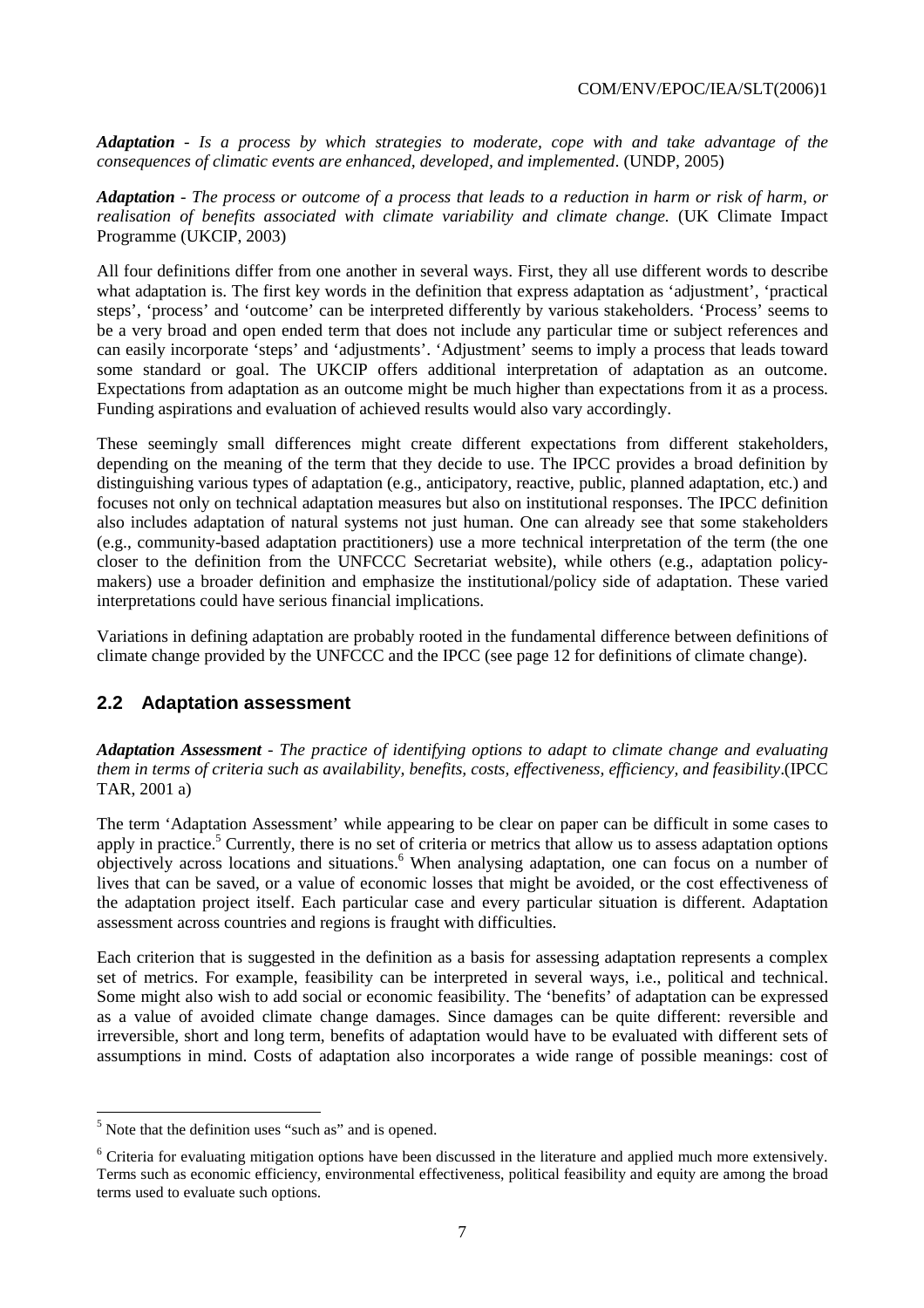scientific projections, cost of modelling, administrative cost of policy development, cost of technical adaptation measures, and the opportunity cost to the society from application of adaptation measures.

Efficiency of adaptation measures is also hard to measure, since efficiency usually implies resources spent per unit of output, and there is no single unit in the adaptation output. Effectiveness of adaptation measures in many cases can be measured only hypothetically, assuming a specific magnitude of climate change or alternatively only after the fact. While some regions are already experiencing changes from some past state and can potentially measure the effectiveness of chosen adaptation measures (e.g., the effectiveness and direct benefits from early warning systems), most adaptation measures will initially be implemented in areas where significant changes are expected in the future and might not be tested for several years, decades or centuries.

While in some cases a single adaptation measure can be evaluated, for example, building electric pumping wells in drought prone areas or building a dam in flood prone areas, adaptation should usually consist of a package of measures, and evaluation of a single measure in a package might not be effective. Current definition does not distinguish between evaluation of a single measure and a package of measures. For example, better climate predictions and forecasts is the key information piece instrumental for effective adaptation, however, if improved projections and forecasts are available only to scientists and are not translated for policy-makers, the value and effectiveness of this important component of adaptation might be significantly diminished. Thus, improved scientific capacity should be assessed in a package with other measures such as information dissemination, and the dialogue between scientists and policy-makers.

#### **2.3 Adaptation baseline**

*Baseline/Reference – The baseline (or reference) is any datum against which change is measured. It might be a "current baseline," in which case it represents observable, present-day conditions. It might also be a "future baseline," which is a projected future set of conditions excluding the driving factor of interest. Alternative interpretations of the reference conditions can give rise to multiple baselines.* (IPCC TAR, 2001 a)

*Adaptation baseline – Also referred to as an adaptation policy baseline, this includes a description of adaptations to current climate that are already in place (e.g., existing risk mitigation policies and programmes).* (UNDP, 2005)

*Baselines – Used in two distinct ways in the UNDP Adaptation Policy Frameworks for Climate Change, the term "baseline" can refer to either a project baseline or a future baseline or reference scenario. The project baseline describes where the project is starting from while the reference scenario provides a plausible picture of a future in the priority system without adaptation, to allow for comparison of different adaptation strategies, policies, measures.* (UNDP, 2005)

There are at least four types of baselines that need to be considered. The IPCC definition appears to allow for consideration of a climate baseline, a baseline associated with the current state of physical and ecological systems, and a baseline associated with the current state of socio-economic systems. The UNDP definition appears to be focused on a policy baseline. All four can be complicated to define in detail, but at a minimum care may be needed to ensure using them in a proper context.<sup>7</sup>

#### **2.4 Adaptation benefits**

 $\overline{a}$ 

*Adaptation Benefits – The avoided damage costs or the accrued benefits following the adoption and implementation of adaptation measures.* (IPCC TAR, 2001 a)

<sup>&</sup>lt;sup>7</sup> When used in conjunction with the term "adaptive capacity", a baseline may also be associated with other social and economic variables.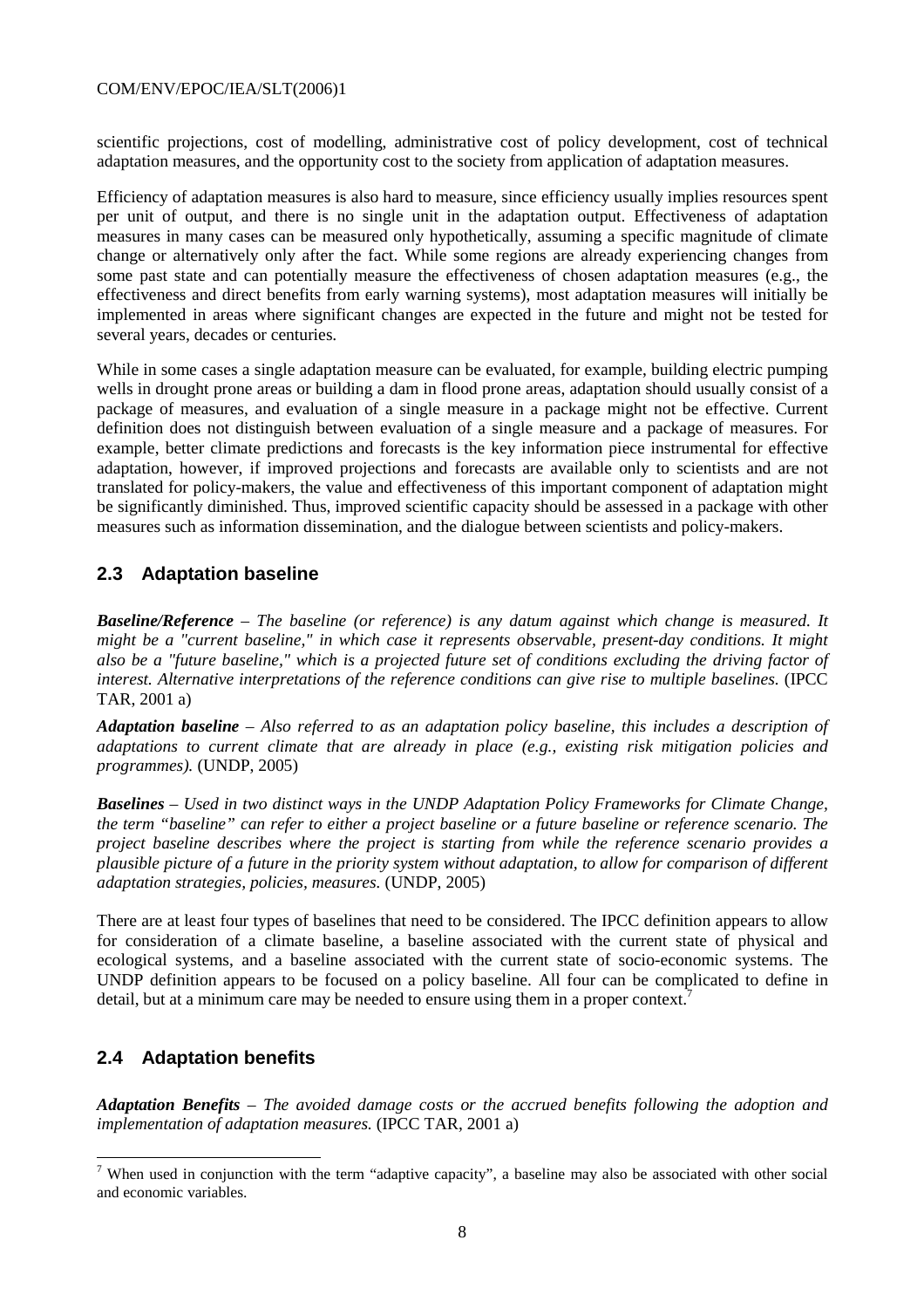Methods to assess accrued benefits or avoided damages of adaptation measures are still very much under development.<sup>8</sup> Several studies have been conducted to evaluate costs and benefits of specific adaptation measures in particular locations and conditions (e.g., the decision to construct the Thames river barrier in London, improvements of drainage systems in the US). Some other research focuses on cost-benefit evaluation methods, for example UKCIP report on "Costing the impacts of climate change in the UK", OECD publication "The Benefits of Climate Change Policies". However, given the methodological complexity and data limitations, estimating benefits is currently a research subject.

#### **2.5 Adaptation costs**

*Adaptation Costs - Costs of planning, preparing for, facilitating, and implementing adaptation measures, including transition costs.* (IPCC TAR, 2001 a)

This definition is important as it describes the types of actions related to adaptation that can be evaluated in terms of their contribution to the overall cost of adaptation. It is also very open ended as it is not clear what the term 'transition cost' means in this definition. Consider for example the possibility of moving to one set of climate conditions over a period of the next 20-30 years and subsequently to a different set of climate conditions 20-30 years later. The term 'measures' may or may not include policies.

#### **2.6 Adaptive capacity**

 $\overline{a}$ 

*Adaptive Capacity – The ability of a system to adjust to climate change (including climate variability and extremes), to moderate potential damages, to take advantage of opportunities, or to cope with the consequences.* (IPCC TAR, 2001 a)

*Adaptive capacity – Is the property of a system to adjust its characteristics or behaviour, in order to expand its coping range under existing climate variability, or future climate conditions. The expression of adaptive capacity as actions that lead to adaptation can serve to enhance a system's coping capacity and increase its coping range thereby reducing its vulnerability to climate hazards. The adaptive capacity inherent in a system represents the set of resources available for adaptation, as well as the ability or capacity of that system to use these resources effectively in the pursuit of adaptation. It is possible to differentiate between adaptive potential, a theoretical upper boundary of responses based on global expertise and anticipated developments within the planning horizon of the assessment, and adaptive capacity that is constrained by existing information, technology and resources of the system under consideration.* (UNDP, 2005)

*Adaptive capacity – The ability of a system to adjust to climate change (including climate variability and extremes), to moderate potential damages, to take advantage of opportunities, or to cope with the consequences. Adaptation can be spontaneous or planned, and can be carried out in response to or in anticipation of changes in climatic conditions.* (UKCIP, 2003)

*Capacity – A combination of all the strengths and resources available within a community, society or organization that can reduce the level of risk, or the effects of a disaster. (Capacity may include physical, institutional, social or economic means as well as skilled personal or collective attributes such as leadership and management. Capacity may also be described as capability.)* (UN/ISDR **,** 2004)

Does adaptation lead to increased adaptive capacity? Or does increased adaptive capacity increase your ability to adapt? Or does adaptive capacity indicate the possible extent/limit of adaptation?

<sup>&</sup>lt;sup>8</sup> This term should not be confused with the benefits of mitigation policies which are a function of the avoided damages associated with reducing emissions.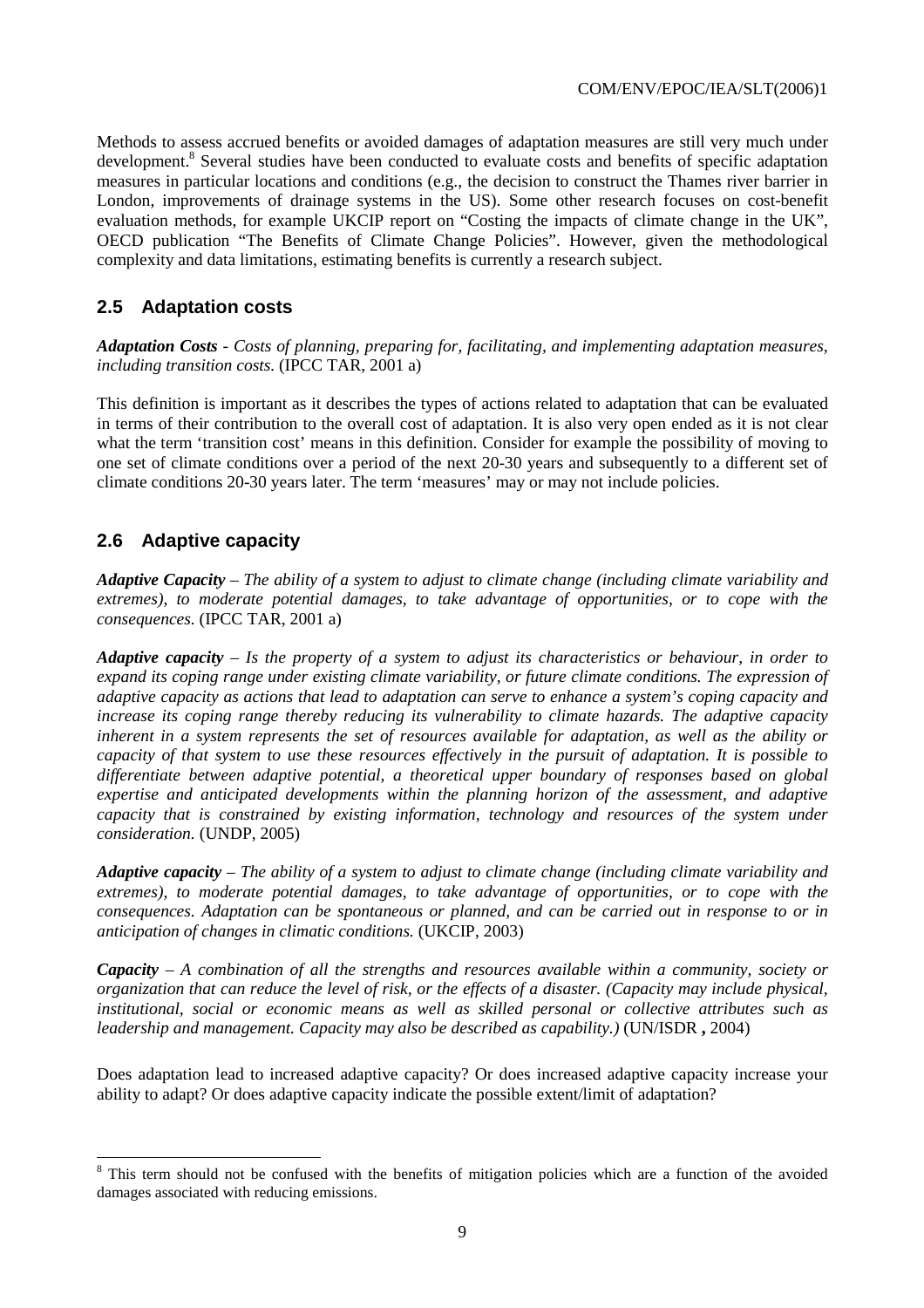It seems that most authors and practitioners use the term 'adaptive capacity' as simply a characteristic of a system and its ability to adjust to climate change on its own.<sup>9</sup> Adaptation will increase this ability. However, a discussion on different interpretations of the term 'vulnerability' (see below) might be an indication that some scholars see adaptive capacity as a limit beyond which adaptation is no longer possible.

When applying the term to social systems, policy makers view adaptive capacity as ability of the society to develop adaptation. That is why, in addition to interpreting adaptive capacity as a characteristic of a system, UNDP also defines it as actions that lead to adaptation. However, some confusion might arise if actions are not clearly defined. Actions could aim at increasing adaptive capacity or could mean adaptation itself.

UKCIP definition of adaptive capacity does not make it clear either. Although the first part of the definition copies exactly the IPCC definition of adaptive capacity, the second part of the definition brings up various types of adaptation which makes it unclear what relationships between adaptive capacity and adaptation UKCIP definition implies.

UN/ISDR definition is different from the definitions of adaptive capacity used by the climate change community in that it refers exclusively to human systems: community, society, organization, while IPCC, UNDP and UKCIP definitions imply (although do not state that explicitly) natural systems, and also it does not distinguish 'adaptive capacity', it uses either the definition of capacity or coping capacity.

One important aspect that is not widely discussed in the literature is how to 'measure' adaptive capacity. How do we know you have it or what will it take for you to get it? Yohe (2001) suggested the following determinants for adaptive capacity:

- The range of available technological options for adaptation;
- The availability of resources and their distribution across the population;
- The structure of critical institutions, the derivative allocation of decision-making authority, and the decision criteria that would be employed;
- The stock of human capital, including education and personal security;
- The stock of social capital, including the definition of property rights;
- The system's access to risk-spreading processes, e.g., insurance;
- The ability of decision makers to manage information, the processes by which these decision-makers determine which information is credible and the credibility of the decision-makers, themselves, and
- The public's perceived attribution of the source of stress and the significance of exposure to its local manifestations.

Gathering data on these determinants is of course highly problematic except for the most developed countries. Nevertheless, Yohe's approach identifies serious issues that need to be considered if this term is going to be widely used in the future, particularly in the context of the UNFCCC.

#### **2.7 Adaptation measure**

 $\overline{a}$ 

*Policies and measures – Usually addressed together, respond to the need for climate adaptation in distinct, but sometimes overlapping ways. Policies, generally speaking, refer to objectives, together with* 

<sup>&</sup>lt;sup>9</sup> Note that the IPCC includes the terms climate variability and extremes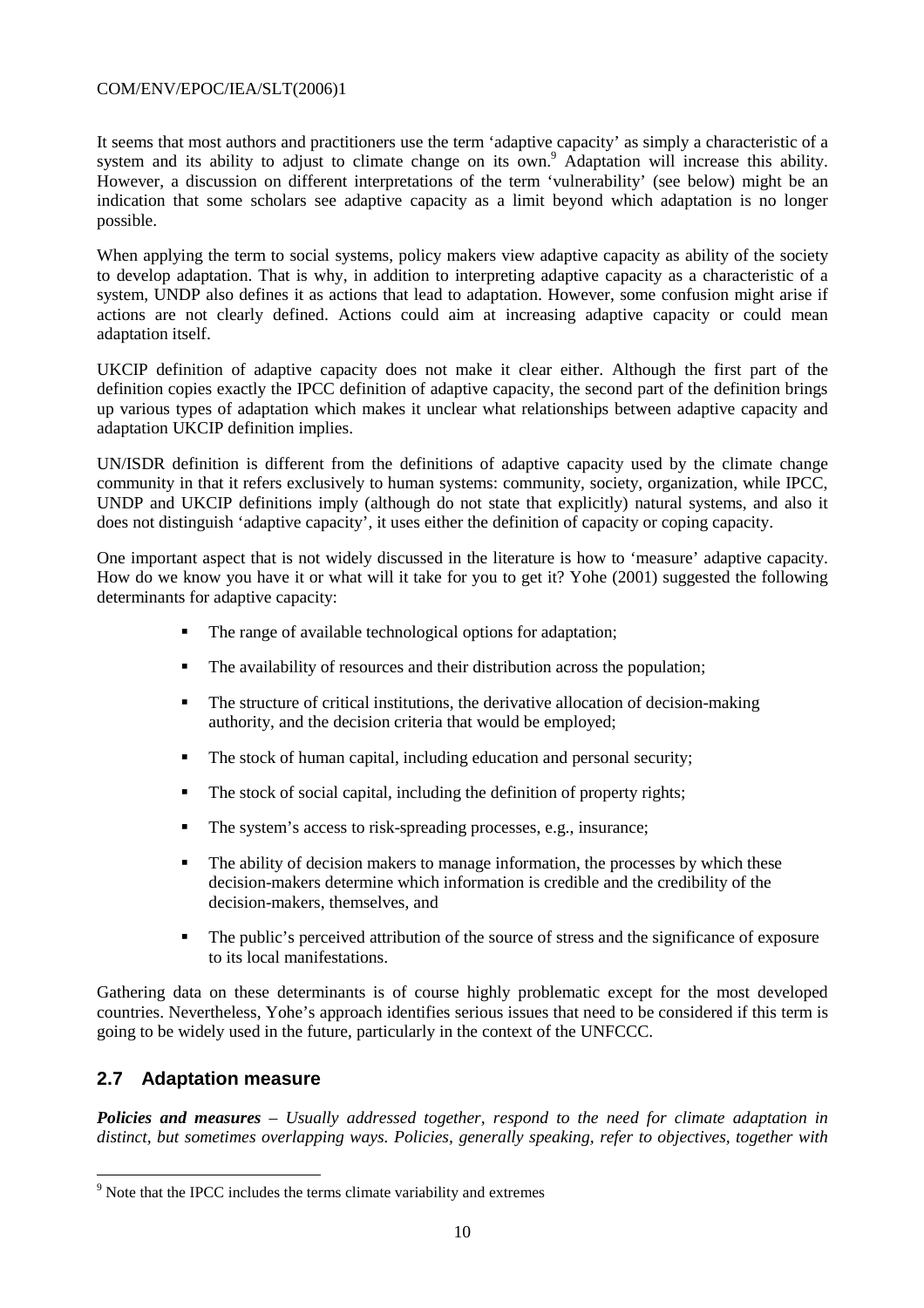*the means of implementation. In an adaptation context, a policy objective might be drawn from the overall policy goals of the country – for instance, the maintenance or strengthening of food security. Ways to achieve this objective might include, e.g., farmer advice and information services, seasonal climate forecasting and incentives for development of irrigation systems. Measures can be individual interventions or they consist of packages of related measures. Specific measures might include actions that promote the chosen policy direction, such as implementing an irrigation project, or setting up a farmer information, advice and early warning programme. Both of these measures would contribute to the national goal of food security.* (UNDP, 2005)

There are two interesting observations in this definition. First is that 'policies', according to this definition, refer to objectives, and adaptation objectives might be drawn from the overall policy objectives of the country. In this context the recommendation to countries might be to set specific country objectives with changing climate in mind (e.g., improved efficiency of water consumption, protection of wetlands, enhanced food security, improved public health, etc.), and then adaptation can be evaluated in terms of its contribution to achieving these overall objectives. Conceptually, specific adaptation objectives should be incorporated into national goals.

A second observation relates to the description of 'measures'. Since the definitions of adaptation do not include the term 'adaptation measures', it is important to note that 'measures' in the context of this definition imply actions.

#### **2.8 Adaptation method**

*Method – A set and sequence of steps or tasks that should be followed to accomplish the task that represents a part of large framework. Method can be implemented through using a number of tools. Examples include: methods for development and use of scenario data in the vulnerability and adaptation assessment, e.g. those presented in the UNEP Handbook (1998) and IPCC – TGCIA Guidelines on the Use of Scenario Data for Climate Impact and Adaptation Assessment (1999)* (website of the UNFCCC  $S**ecretariat**<sup>10</sup>$ 

This term often causes confusion as it is sometimes used to mean "method to evaluate impacts, or adaptation policy options and/or actual projects". As defined by the UNFCCC, it encompasses 'impacts, vulnerability and adaptation to climate change" and all forms of tasks and tools.

# **2.9 Adaptation technology**

 $\overline{a}$ 

A report by the UNFCCC Secretariat on a seminar on the development and transfer of technologies for adaptation to climate change (FCCC/SBSTA/2005/8) states that defining adaptation technologies is difficult. It suggests that an operational definition might be used *"the application of technology in order to reduce the vulnerability, or enhance the resilience, of a natural or human system to the impacts of climate change". Technological approaches to adaptation include both "hard" technologies such as capital goods and hardware, as well as "soft" technologies such as knowledge of methods and techniques which enable "hard" technologies to be applied.* 

This definition notes that technologies may be 'hard and soft'. It is, however, linked to other terms, such as, vulnerability and resilience. The workshop report also states that "adaptation involves more than merely the application of a particular technology. Adaptation is an ongoing and reiterative process that includes information development, awareness raising, planning, design, implementation and monitoring.

 $10$ http://unfccc.int/files/adaptation/methodologies for/vulnerability and adaptation/application/pdf/definiti ons.pdf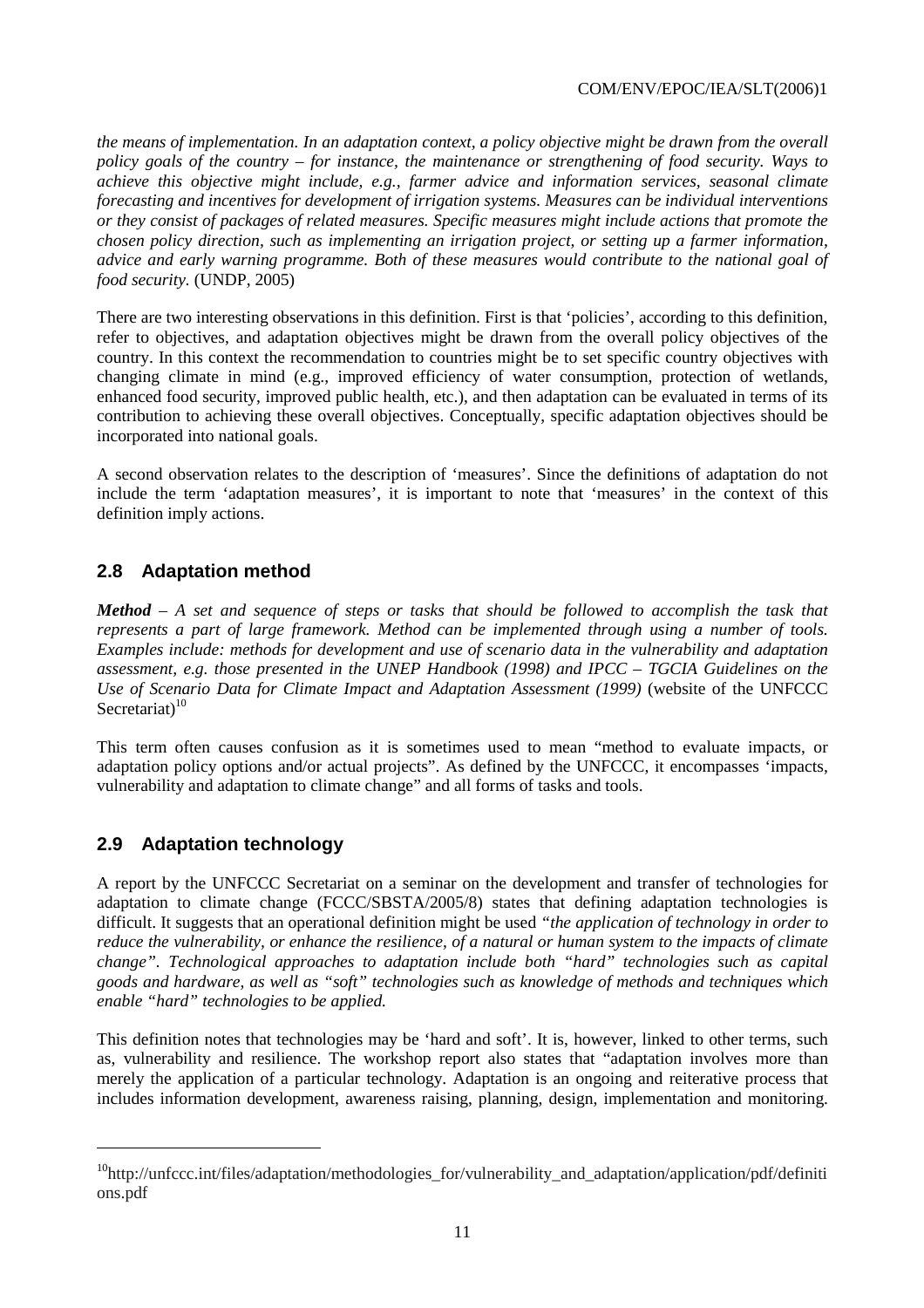Reducing vulnerability requires not only having access to technology, but also having the mechanisms, expertise and other resources that are needed to make the technology useable and sustainable."

It seems that the workshop report uses the terms 'adaptation measure' and 'adaptation technology' interchangeably. Various reports and policy papers, for example German Federal Ministry for Economic Cooperation and Development<sup>11</sup>, and Mace  $(2003)$  distinguish "hard" adaptation measures when they imply the use of specific technologies and actions that involve capital goods, and "soft" adaptation measures that focus on information, policy and strategy development, and institutional arrangements. The IPCC also distinguishes "soft" and "hard" protection measures in the context of adaptation (IPCC TAR 2001 a, Chapter 6).

#### **2.10 Climate change**

*Climate Change – Refers to any change in climate over time, whether due to natural variability or as a result of human activity.* (IPCC TAR, 2001 a)

*Climate change – Refers to a statistically significant variation in either the mean state of the climate or in its variability, persisting for an extended period (typically decades or longer). Climate change may be due to natural processes or external forcing, or to persistent anthropogenic changes in the composition of the atmosphere or in land-use.* (IPCC TAR, 2001 b)<sup>12</sup>

*Climate change – A change of climate which is attributed directly or indirectly to human activity that alters the composition of the global atmosphere and which is in addition to natural climate variability observed over comparable time periods. See also climate variability.* (UNFCCC Article 1)

*Climate Change – The climate of a place or region is changed if over an extended period (typically decades or longer) there is a statistically significant change in measurements of either the mean state or variability of the climate for that place or region. (Changes in climate may be due to natural processes or to persistent anthropogenic changes in atmosphere or in land use. Note that the definition of climate change used in the United Nations Framework Convention on Climate Change is more restricted, as it includes only those changes which are attributable directly or indirectly to human activity.)* (UN/ISDR, 2004)

The UNFCCC makes a distinction between 'climate change' that is attributable to human activities altering the atmospheric composition of the globe and 'climate variability' attributable to natural causes. By contrast, the IPCC takes a broader view on 'climate change' and states that climate change can occur as a result of natural variability and human activity.

These different definitions have implications for defining 'adaptation' as a policy response to climate change. As Pielke (2004) notes in his publication "What Is Climate Change", "Under the FCCC definition, 'adaptation' refers only to new actions in response to climate changes that are attributed to greenhouse gas emissions….Under the logic of the FCCC definition of climate change, adaptation represents a cost of climate change, and other benefits of these adaptive measures are not counted….From the restricted perspective of the FCCC, it makes sense to look at adaptation and mitigation as opposing strategies…" He also states that "From the broader IPCC perspective on climate change, adaptation policies also have benefits to the extent that they lead to greater resilience of communities and ecosystems to climate change, variability, and particular weather phenomena."

 $\overline{a}$ 

<sup>11</sup> http://www.gtz.de/de/dokumente/en-climate-adapt-brosch-e.pdf.

<sup>&</sup>lt;sup>12</sup>This definition is also used in *Climate Change 2001: Mitigation*. IPCC Third Assessment report, Cambridge University Press.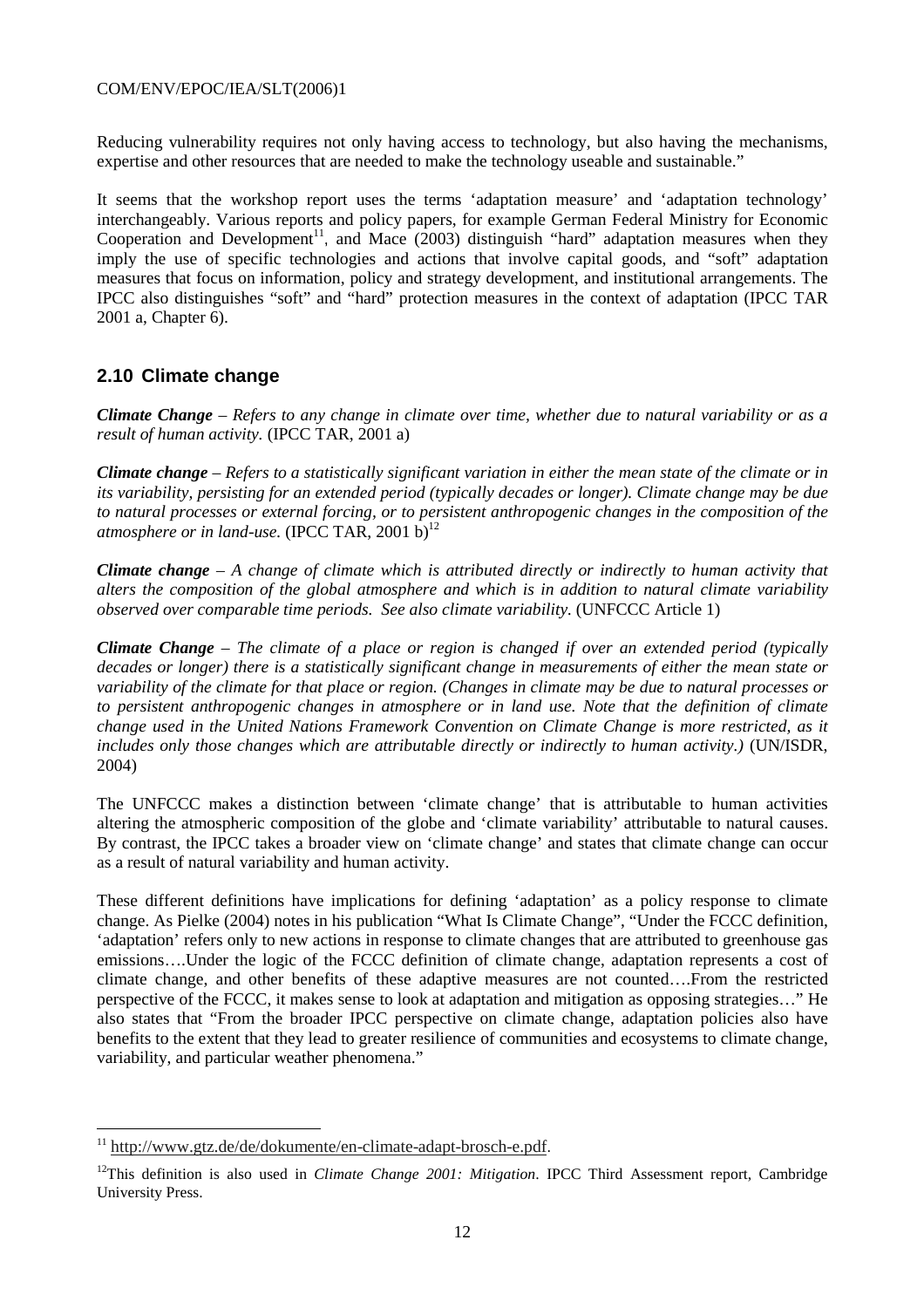# **2.11 Coping capacity**

*Coping Capacity – The means by which people or organizations use available resources and abilities to face adverse consequences that could lead to a disaster. (In general, this involves managing resources, both in normal times as well as during crises or adverse conditions. The strengthening of coping capacities usually builds resilience to withstand the effects of natural and human-induced hazards.)*  (UN/ISDR, 2004)

*Coping capacity – Capacity refers to the manner in which people and organisations use existing resources to achieve various beneficial ends during unusual, abnormal, and adverse conditions of a disaster event or process. The strengthening of coping capacities usually builds resilience to withstand the effects of natural and other hazards* (European Spatial Planning Observation Network)

Although the term 'coping capacity' is widely used in the context of the UNFCCC, it is not officially defined.

UN/ISDR definition applies the term only to social systems, i.e. people and organizations as it does in its definition of 'capacity'.

Coping and adaptive capacity can mean the same thing if both concepts imply natural ability of a system to adjust to climate change. In this interpretation, adaptation measures and adaptation in general will increase this ability. However, if adaptive capacity implies the extent to which the system is capable of adapting, these two concepts are different. Coping capacity can be increased with adaptation measures while adaptive capacity already includes coping capacity plus possible adaptation measures and cannot be increased beyond a certain point.

The way most literature uses these two terms suggest that 'coping capacity' and 'adaptive capacity' mean essentially the same thing.

Peltonen (2005) makes a subtle distinction between coping and adaptive capacities, he states that "successful adaptation to climate change and sea-level rise depends greatly on coping capacity or adaptive capacity, that is, the ability of an affected (human or natural) system, region, or community to cope with or adapt to the impacts and risks of climate change induced sea-level rise. While the concept of coping capacity is more directly related to an extreme event (e.g. a flood or a winter storm), the concept of adaptive capacity refers to a longer time frame and implies that some learning either before or after an extreme event is happening".

# **2.12 Coping range**

*Coping range – The variation in climatic stimuli that a system can absorb without producing significant impacts.* (IPCC TAR, 2001 a)

*Coping range – Is the range of climate where the outcomes are beneficial or negative but tolerable; beyond the coping range, the damages or loss are no longer tolerable and a society (or a system) is said to be vulnerable.* (UNDP, 2005)

*Coping range – The range of variability described by a climate variable, climate-related variable or proxy climate variable whose consequences or outputs can be measured in terms of tolerable levels of harm or risk. The exceedence of the coping range is expected to result in harm.* (UKCIP, 2003)

The emphasis of this definition is on the range of climate that can be coped with.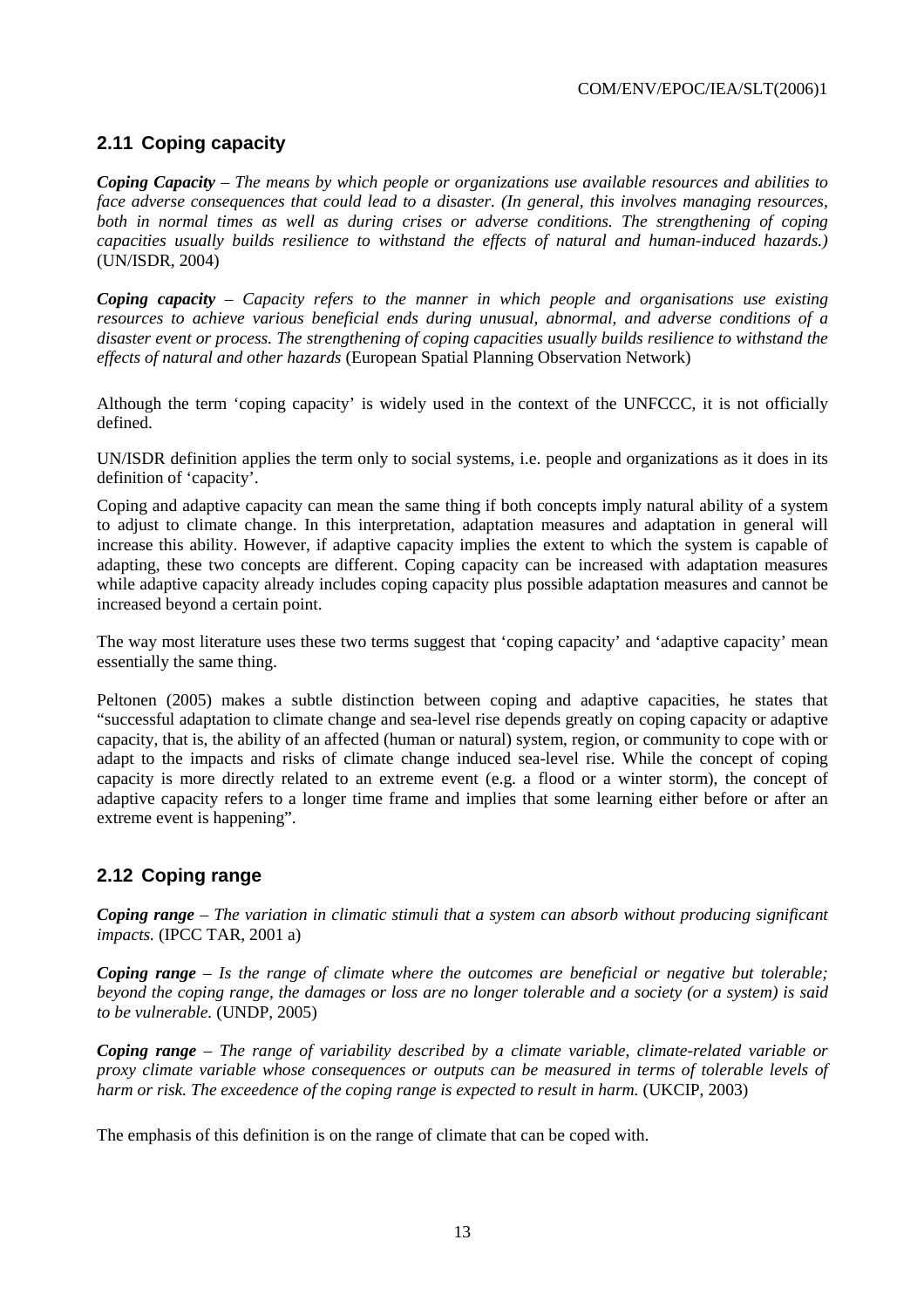## **2.13 Critical threshold**

*Critical threshold – The point at which an activity faces an unacceptable level of harm, such as a change from profit to loss on a farm due to decreased water availability, or coastal flooding exceeding present planning limits. It occurs when a threshold q.v. is reached at which ecological or socioeconomic change is damaging and requires a policy response.* (Australian Greenhouse Office. 2003)

*Threshold – Any level of a property of a natural or socioeconomic system beyond which a defined or marked change occurs. Gradual climate change may force a system beyond such a threshold. Biophysical thresholds represent a distinct change in conditions, such as the drying of a wetland, floods, breeding events. Climatic thresholds include frost, snow and monsoon onset. Ecological thresholds include breeding events, local to global extinction or the removal of specific conditions for survival. Socioeconomic thresholds are set by benchmarking a level of performance. Exceeding a socioeconomic threshold results in a change of legal, regulatory, economic or cultural behaviour. Examples of agricultural thresholds include the yield per unit area of a crop in weight, volume or gross income.*  (Australian Greenhouse Office. 2003)

*Threshold – A property of a system or a response function, where the relationship between the input variable and an output or other variable changes suddenly. It can be important to identify thresholds, and other non-linear relationships, as these may indicate rapid changes in risk.* (UKCIP Technical Report. 2003. Climate Adaptation: Risk, uncertainty and decision-making.)

Thresholds apparently define the boundaries of coping ranges. Some other literature (e.g., Nicholls, 2006) also uses the term 'tipping points' that imply physically-based thresholds such as the amount of sea-level rise or intensity and frequency of storms or length of a drought, etc. which will necessitate a major response decision or action. An important area for future research would be the role of adaptive capacity in defining and moving thresholds.

There is one important difference between the Australian and UK definitions: the latter stresses a "sudden" change in the system's balance, while the former does not include any time-related determinants. The example, provided in the Australian definition of 'critical threshold', of a farm that experiences a change from profit to loss due to decreased water availability may or may not imply a sudden change.

# **2.14 Disaster**

*A Disaster –- Is a serious disruption of the functioning of a community or a society causing widespread human, material, economic or environmental losses which exceed the ability of the affected community or society to cope using its own resources.* (UN/ISDR, 2004)

It is interesting to note that the definition incorporates the notion of external assistance. This suggests that recovery from a dramatic event (e.g., flood, heat waive) with only internal resources is not a disaster.

#### **2.15 Extreme weather event**

*Extreme weather event – An event that is rare within its statistical reference distribution at a particular place. Definitions of "rare" vary, but an extreme weather event would normally be as rare as or rarer than the 10th or 90th percentile. By definition, the characteristics of what is called "extreme weather" may vary from place to place. An "extreme climate event" is an average of a number of weather events over a certain period of time, an average which is itself extreme (e.g., rainfall over a season).* (IPCC, TAR, 2001 a)

*Extreme event – An extreme weather event refers to meteorological conditions that are rare for a particular place and/or time, such as an intense storm or heat wave. An extreme climate event is an*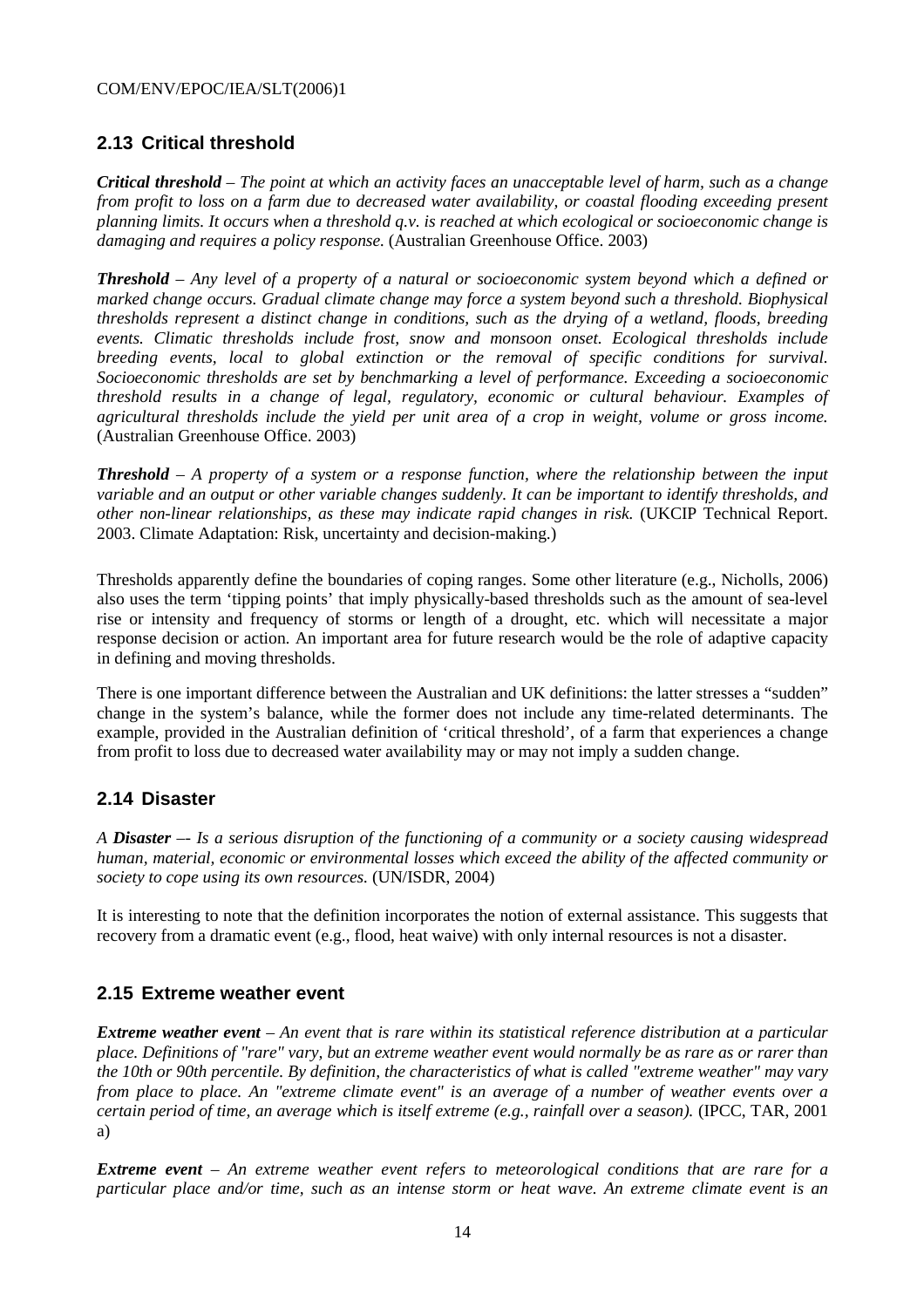*unusual average over time of a number of weather events, for example heavy rainfall over a season.*  (Australian Greenhouse Office. 2003)

#### **2.16 Mainstreaming**

A definition of 'mainstreaming' does not yet exist, although the term is widely used. It seems that 'mainstreaming' is used interchangeably with 'integration'. Mainstreaming refers to the integration of adaptation objectives, strategies, policies, measures or operations such that they become part of the national and regional development policies, processes and budgets at all levels and stages (UNDP, 2005). The term is also used to describe the process of integrating adaptation to climate change into development assistance (e.g., Agrawala (2005), Klein (2002)). Although some broader or narrower interpretations are possible, the term is often associated with the process of taking into consideration potential climate change impacts when making investment or development assistance decisions.

#### **2.17 Resilience**

*Resilience – Amount of change a system can undergo without changing state.* (IPCC, TAR, 2001)

*Resilience – Resilience is a tendency to maintain integrity when subject to disturbance.* (UNDP, 2005)

*Resilience – The ability of a system to recover from the effect of an extreme load that may have caused harm.* (UKCIP, 2003)

*Resilience – The capacity of a system, community or society potentially exposed to hazards to adapt, by resisting or changing in order to reach and maintain an acceptable level of functioning and structure. This is determined by the degree to which the social system is capable of organizing itself to increase its capacity for learning from past disasters for better future protection and to improve risk reduction measures.* (UN/ISDR, 2004)

*Resilience – Refers to three conditions that enable social or ecological systems to bounce back after a shock. The conditions are: ability to self-organize, ability to buffer disturbance and capacity for learning and adapting* (Tompkins E. et al. 2005)

There is an important difference in the definitions of resilience provided by the IPCC, UNDP and UN/ISDR on the one hand and the UKCIP on the other. The former institutions define resilience as the capacity of a system to tolerate disturbance without changing state; the UKCIP defines resilience as the ability to recover from the effect. These interpretations are different because in the first case resilience implies the ability not to sustain damage while in the latter interpretation resilience implies that the damage can occur and the system will be able to recover from it.

For example, there are two distinct ways to characterise resilience of a hypothetical village in the costal zone by applying two different interpretations of 'resilience'. If we use the first interpretation to tell that the village is resilient to storms we probably imply that there is a protection system in place and/or no construction in a sensitive zone to be damaged. If we are use the second interpretation, we might imply that there is some construction in the sensitive zone that can be damaged but it is not significant for the functioning of this village, so even if it is damaged, the village can recover from it, thus it is resilient.

The importance of this distinction is in the application of the term 'resilience' and attempts to measure it or measure approaches that increase resilience. Are we talking about adaptation that increases the system's resilience in a sense that no damage or very insignificant damage can occur? Or are we talking about adaptation that increases our ability to recover from the damage?

Klein et. al. (2004) reviewed the literature relating to the concept of resilience. They concluded that resilience is best used to define two specific system attributes: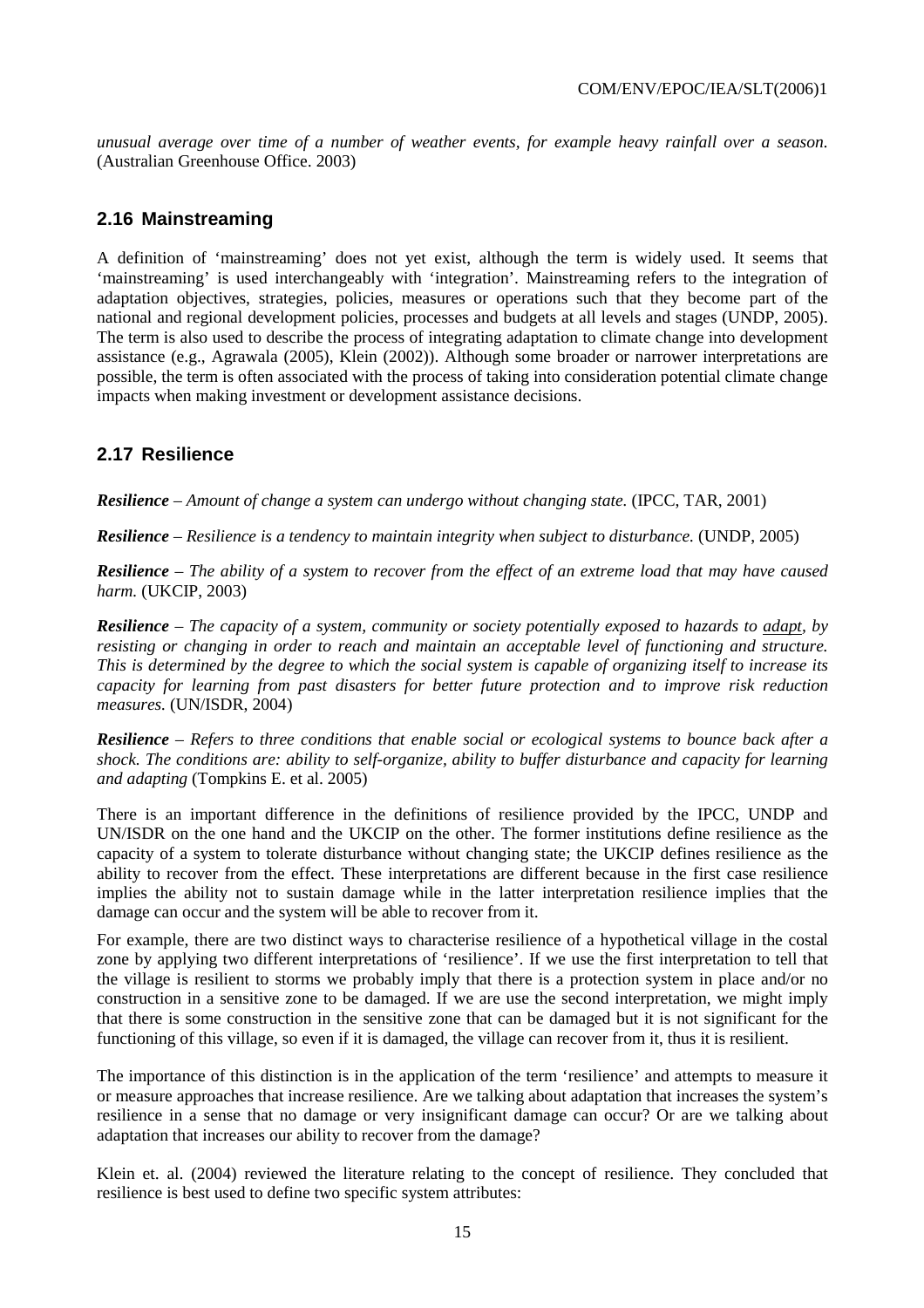- The amount of disturbance a system can absorb and still remain within the same state or domain of attraction;
- The degree to which the system is capable of self-organisation.

It is also important to clearly define the relationship between 'resilience', 'vulnerability', 'adaptive capacity', 'coping capacity' and 'coping range' to make these terms practically applicable. In the IPCC definition of resilience, this term seems to be closely related to "coping range', since the emphasis of the definition is on the amount of change that the system can tolerate. Other definitions emphasise the 'ability' of a system, so its "coping and/or adaptive capacity' to tolerate change. Some scholars have analysed the applicability of the concept of resilience on practice and proposed to use "adaptive capacity as the umbrella concept that includes the ability to prepare and plan for hazards, as well as to implement technical measures before, during and after a hard event… the resilience be regarded as one property that influences adaptive capacity."(Klein et. al, 2004) 'Vulnerability' seems largely to imply an inability to cope and 'resilience' seems to broadly imply an ability to cope. They may be viewed as two ends of a spectrum.

# **2.18 Sensitivity**

*Sensitivity – Is the degree to which a system is affected, either adversely or beneficially, by climaterelated stimuli. The effect may be direct (e.g., a change in crop yield in response to a change in the mean, range, or variability of temperature) or indirect (e.g., damages caused by an increase in the frequency of coastal flooding due to sea level rise)* (IPCC TAR, 2001)

*Sensitivity – The degree to which a system is affected, either adversely or beneficially, by climate related stimuli, including mean (i.e., average) climate characteristics, climate variability and the frequency and magnitude of extremes* (Australian Greenhouse Office. 2003)

*Sensitivity – Affects the magnitude and/or rate of a climate related perturbation or stress (while vulnerability is the degree to which a system is susceptible to harm from that perturbation or stress).* (UNDP, 2005)

The UKCIP uses the IPCC definition and adds*: Sensitivity refers to the change that results (in a system or variable) from a specific perturbation in an input value, parameter value, or other assumption.* 

# **2.19 Vulnerability**

*Vulnerability – The degree to which a system is susceptible to, or unable to cope with, adverse effects of climate change, including climate variability and extremes. Vulnerability is a function of the character, magnitude, and rate of climate variation to which a system is exposed, its sensitivity, and its adaptive capacity.* (IPCC TAR, 2001)<sup>13</sup>

UNDP distinguishes *Socio-economic vulnerability – Is an aggregate measure of human welfare that integrates environmental, social, economic and political exposure to a range of harmful perturbations. And Vulnerability – the degree to which the exposure unit is susceptible to harm due to exposure to a perturbation or stress, and the ability (or lack thereof) of the exposure unit to cope, recover, or fundamentally adapt (become a new system or become extinct) (Kasperson et al., 2000) It can also be considered as the underlying exposure to damaging shocks, perturbation or stress, rather than the probability or projected incidence of those shocks themselves.* (UNDP, 2005)

 $\overline{a}$ <sup>13</sup> This definition contains a minor error: instead of "...susceptible to, or unable to cope with..." it should say "…susceptible to, *and* unable to cope with…"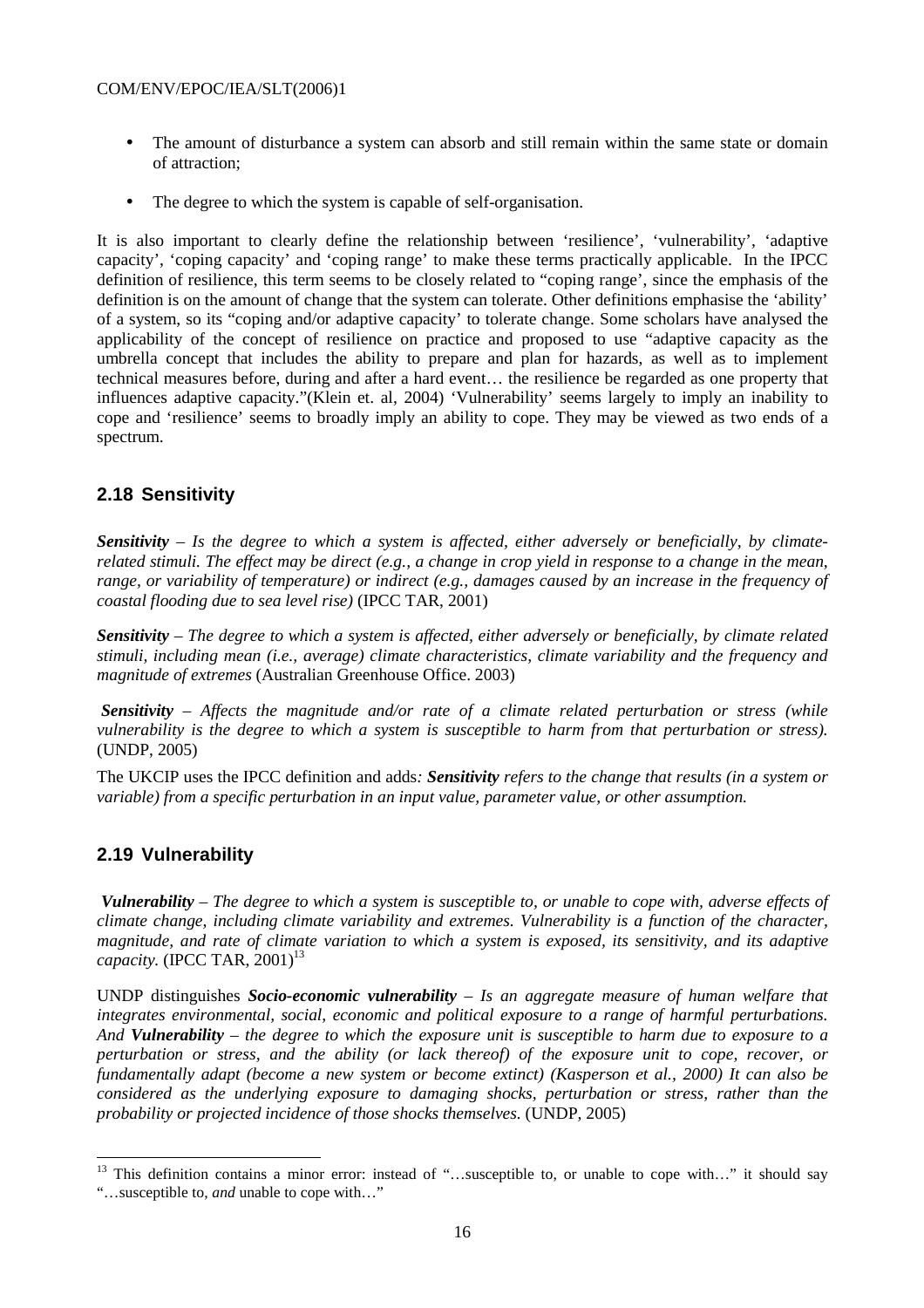*Vulnerability – The extent to which a natural system or human society is unable to cope with the negative impacts of climate change, variability and extremes. It depends on changes in climate as well as the sensitivity and adaptive capacity of the system or society*. (Australian Greenhouse Office. 2003)

*Vulnerability – Refers to the magnitude of harm that would result from a particular hazardous event. The concept recognises, for example, that different sub-types of a receptor may differ in their sensitivity to a particular level of hazard. Therefore climate vulnerability defines the extent to which a system is susceptible to, or unable to cope with, adverse effects of climate change, including climate variability and extremes. It depends not only on a system's sensitivity but also on its adaptive capacity. Hence arctic alpine flora or the elderly may be more vulnerable to climate change than other components of our flora or population.* (UKCIP, 2003)

*Vulnerability – The conditions determined by physical, social, economic, and environmental factors or processes, which increase the susceptibility of a community to the impact of hazards. (For positive factors, which increase the ability of people to cope with hazards, see definition of capacity.)* (UN/ISDR, 2004)

*Vulnerability –The degree to which an individual, group or system is susceptible to harm due to exposure to a hazard or stress, and the (in)ability to cope, recover, or fundamentally adapt (become a new system or become extinct).* (Tompkins, E., 2005)

The term 'vulnerability' is one of the key concepts in the adaptation research. It is widely used and also widely evaluated in terms of its applicability, use and interpretations. Some scholars (O'Brien, K. et al., 2004) discuss two competing interpretations of vulnerability in the climate change literature. This discussion claims that one interpretation views vulnerability as a residual of climate change impacts minus adaptation, and that the second interpretation views vulnerability as a general characteristic or state generated by multiple factors and processes, but exacerbated by climate change.

The definitions of vulnerability collected in this paper have some common features. All of the definitions listed above define vulnerability as the degree, extend or magnitude to which the system is susceptible to harm/adverse effects of climate change. All these definitions also state that vulnerability depends on a system's sensitivity and its adaptive capacity.

The first interpretation of vulnerability as residual ('end point') can be explained by an alternative interpretation of "adaptive capacity' as the extent of adaptation. If adaptive capacity is viewed as the limit of adaptation; then vulnerability can be viewed as a residual from climate impact minus adaptation, since beyond the limit of adaptive capacity nothing else can be done – true vulnerability. However, in most cases vulnerability is interpreted as a starting point that can be reduced by adaptation. It probably means that most scholars and policy makes interpret adaptive capacity as ability to adapt that is not constant in time and not as a limit of adaptation. So, adaptation can enhance/increase adaptive capacity and reduce vulnerability. "Successful adaptation reduces vulnerability to an extent that depends greatly on adaptive capacity - the ability of an affected system, region, or community to cope with the impacts and risks of climate change. Enhancement of adaptive capacity can reduce vulnerability". (IPCC TAR, 2001)

#### **2.20 Vulnerability assessment**

*Vulnerability assessment identifies who and what is exposed and sensitive to change. A vulnerability assessment starts by considering the factors that make people or the environment susceptible to harm, i.e. access to natural and financial resources; ability to self-protect; support networks and so on.* (Tompkins, E. et al., 2005)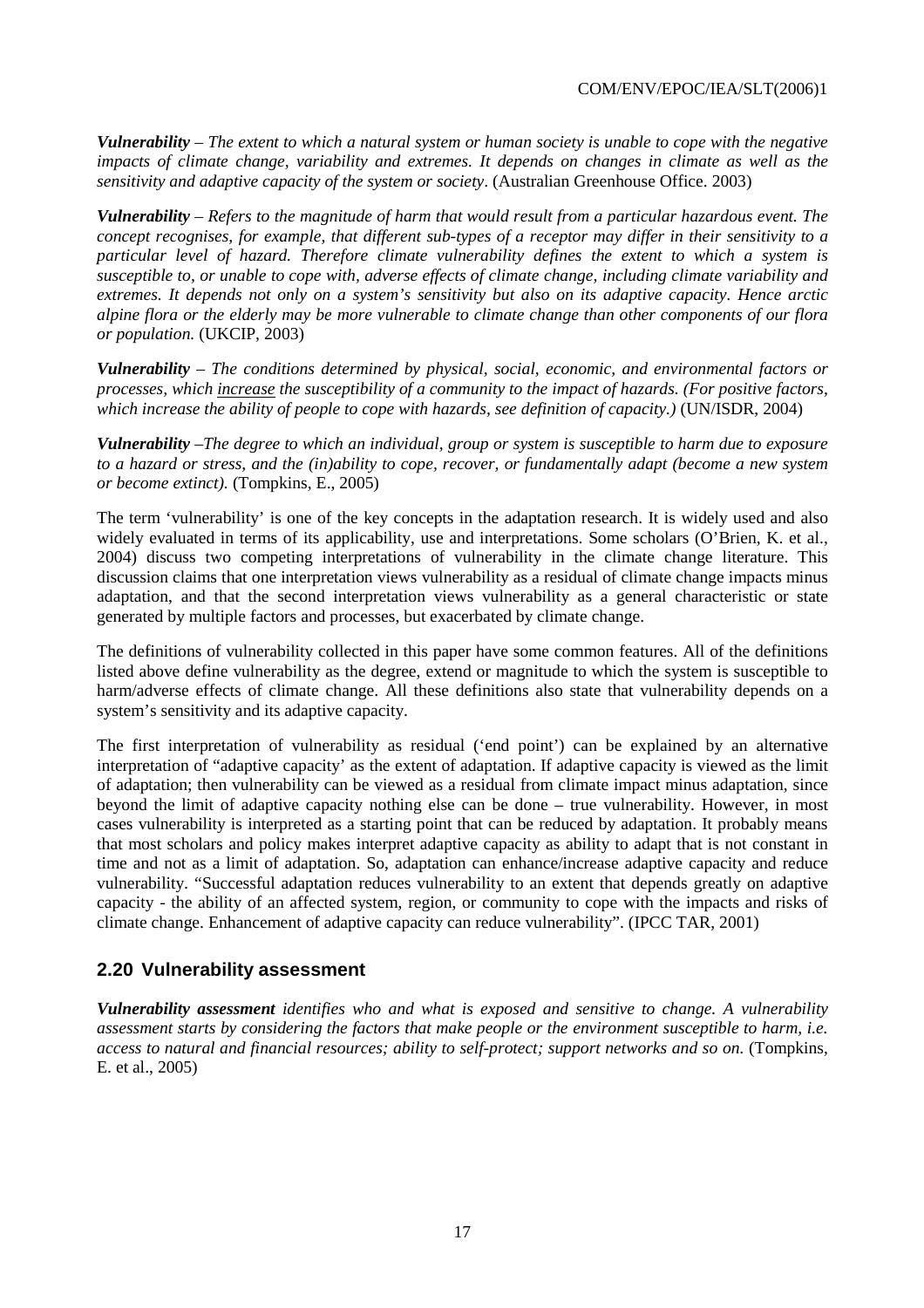# **3. Other Adaptation-related Terms**

This section presents other terms and definitions that are listed in IPCC reports, UNFCCC documents and other literature. They are either less controversial or do not have a wide range of definitions and were considered to be of less importance for this paper. The paper does not analyse these terms and presents them here for completeness. The paper does not attempt to collect all terms that are used in the adaptation context.

#### **3.1 Adaptation policy framework**

*Adaptation Policy Framework – Is a structural process for developing adaptation strategies, policies, and measures to enhance and ensure human development in the face of climate change, including climate variability. The APF is designed to link climate change adaptation to sustainable development and other global environmental issues. It consists of five basic Components: scoping and designing an adaptation project, assessing current vulnerability, characterizing future climate risks, developing an adaptation strategy, and continuing the adaptation process.* (UNDP, 2005)

# **3.2 Types of Adaptation**

The IPCC distinguishes several types of adaptation (IPCC TAR, 2001):

- ¾ *Anticipatory Adaptation—Adaptation that takes place before impacts of climate change are observed. Also referred to as proactive adaptation.*
- ¾ *Autonomous Adaptation—Adaptation that does not constitute a conscious response to climatic stimuli but is triggered by ecological changes in natural systems and by market or welfare changes in human systems. Also referred to as spontaneous adaptation.*
- ¾ *Planned Adaptation—Adaptation that is the result of a deliberate policy decision, based on an awareness that conditions have changed or are about to change and that action is required to return to, maintain, or achieve a desired state.*
- ¾ *Private Adaptation—Adaptation that is initiated and implemented by individuals, households or private companies. Private adaptation is usually in the actor's rational self-interest.*
- ¾ *Public Adaptation—Adaptation that is initiated and implemented by governments at all levels. Public adaptation is usually directed at collective needs.*
- ¾ *Reactive Adaptation—Adaptation that takes place after impacts of climate change have been observed.*

# **3.3 Adaptation deficit**

Definition was offered by Ian Burton at the In-session workshop on adaptation (May 21, 2005, Bonn): *Failure to adapt adequately to existing climate risks largely accounts for the adaptation deficit.* 

#### **3.4 Adverse effects**

The UNFCC Convention defines "**adverse effects of climate change**" as *"changes in the physical environment or biota resulting from climate change which have significant deleterious effects on the*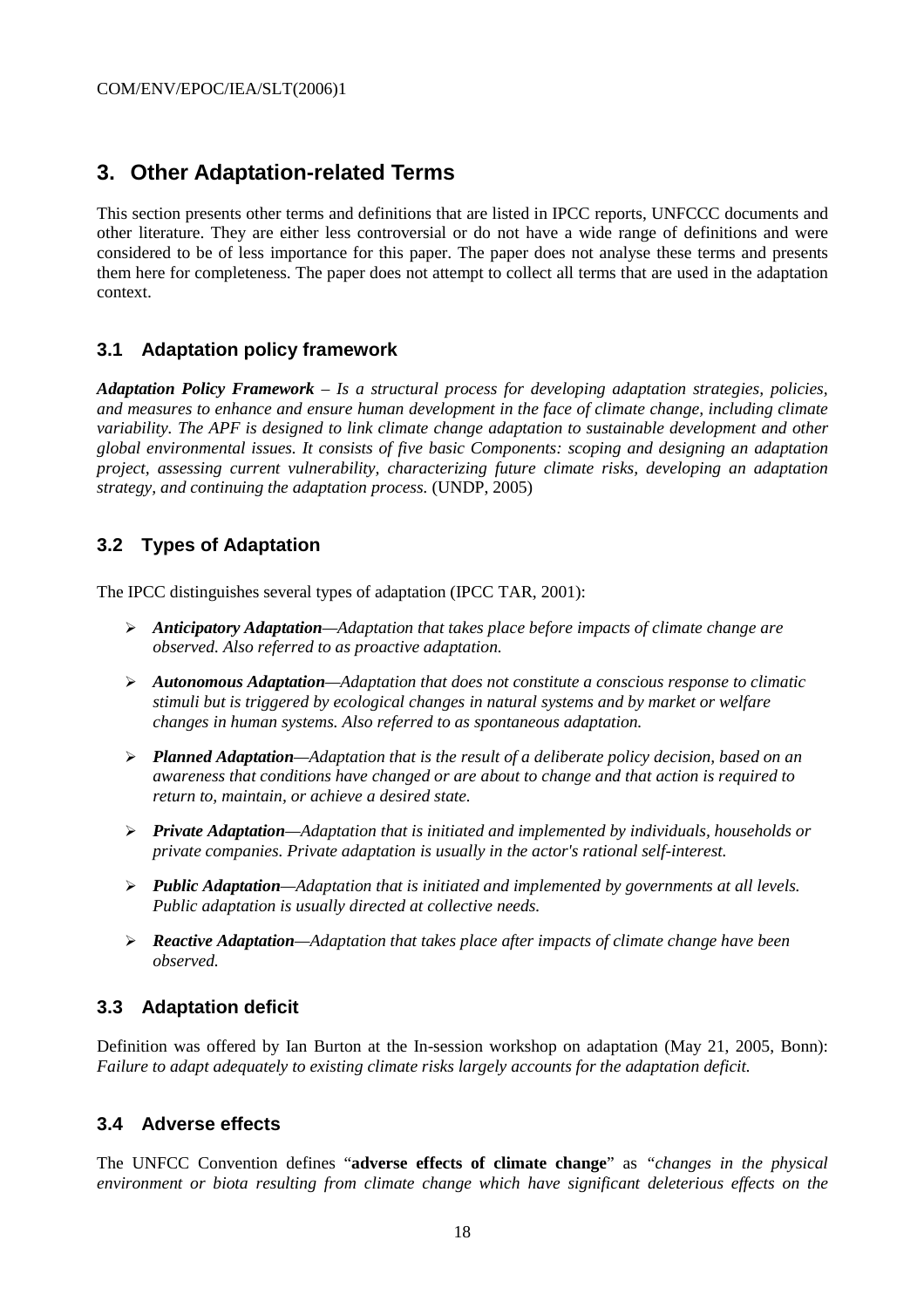*composition, resilience or productivity of natural and managed ecosystems or on the operation of a socioeconomic systems or on human health and welfare."* (UNFCCC, 1992)

This definition recognizes that ecosystems, socio-economic systems, health and welfare are all areas that may be impacted and anticipated to suffer adverse effects.

#### **3.5 Catastrophic event**

*Catastrophic event - A climate-related event having sudden onset and widely distributed and large magnitude impacts on human or natural systems, such as historically rapid sea level rise or sudden shifts (over a decade or less) in atmospheric or oceanic circulation patterns. Such events have occurred in the past due to natural causes* (Australian Greenhouse Office. 2003)

#### **3.6 Climate feedback**

*Climate feedback - The influence of a climate-related process on another that in turn influences the original process. For example, a positive climate feedback is an increase in temperature leading to a decrease in ice cover, which in turn leads to a decrease of reflected radiation (resulting in an increase in temperature). An example of a negative climate feedback is an increase in the Earth's surface temperature, which may locally increase cloud cover, which may reduce the temperature of the surface.*  (IPCC TAR, 2001)

#### **3.7 Climate Change Scenario**

*Climate Change Scenario - A coherent and internally-consistent description of the change in climate by a certain time in the future, using a specific modelling technique and under specific assumptions about the growth of greenhouse gas and other emissions and about other factors that may influence climate in the future.* (UKCIP, 2003)

#### **3.8 Climate impacts**

*(Climate) Impacts - Consequences of climate change on natural and human systems. Depending on the consideration of adaptation, one can distinguish between potential impacts and residual impacts.* (IPCC TAR, 2001)

- ¾ *Potential Impacts--All impacts that may occur given a projected change in climate, without considering adaptation.*
- ¾ *Residual Impacts--The impacts of climate change that would occur after adaptation.*

See also *aggregate impacts*, *market impacts*, and *non-market impacts*.

- ¾ *Aggregate Impacts Total impacts summed up across sectors and/or regions. The aggregation of impacts requires knowledge of (or assumptions about) the relative importance of impacts in different sectors and regions. Measures of aggregate impacts include, for example, the total number of people affected, change in net primary productivity, number of systems undergoing change, or total economic costs.*
- ¾ *Market Impacts Impacts that are linked to market transactions and directly affect gross domestic product (GDP, a country's national accounts)--for example, changes in the supply and price of agricultural goods.*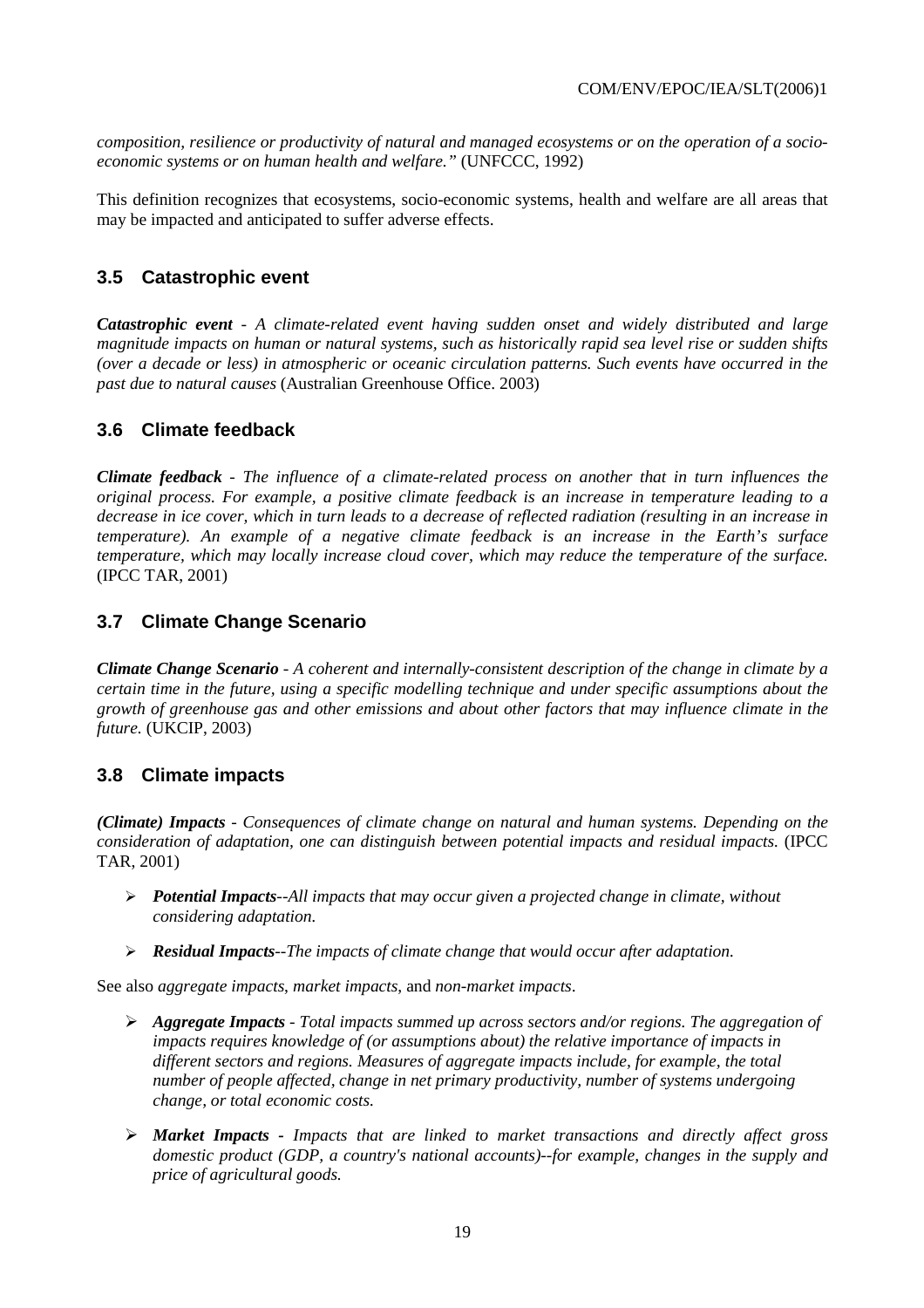¾ *Non-Market Impacts - Impacts that affect ecosystems or human welfare, but that are not directly linked to market transactions--for example, an increased risk of premature death.* 

#### **3.9 Climate variability**

*Climate Variability - Climate variability refers to variations in the mean state and other statistics (such as standard deviations, the occurrence of extremes, etc.) of the climate on all temporal and spatial scales beyond that of individual weather events. Variability may be due to natural internal processes within the climate system (internal variability), or to variations in natural or anthropogenic external forcing (external variability). See also climate change.* (IPCC TAR, 2001)

#### **3.10 Impact assessment**

*(Climate) Impact Assessment – The practice of identifying and evaluating the detrimental and beneficial consequences of climate change on natural and human systems.* (IPCC, TAR, 2001)

*Impact assessment – The analysis of positive and negative consequences of climate changes on natural systems and human societies, both with and without adaptation to such changes.* (Australian Greenhouse Office. 2003)

See also *Adaptation assessment*.

#### **3.11 Integrated Assessment**

*Integrated Assessment - A method of analysis that combines results and models from the physical, biological, economic, and social sciences, and the interactions between these components, in a consistent framework to evaluate the status and the consequences of environmental change and the policy responses to it.* (IPCC TAR, 2001)

*Integrated assessment - A consistent framework to analyse models that simulate climate (including physical and biological conditions) and socioeconomic conditions (including policy and behaviour) and the interactions and feedbacks between them. This integration can be performed over a range of spatial scales, increasing in complexity from farms or cities, to regions, to countries to global* (Australian Greenhouse Office. 2003)

#### **3.12 Maladaptation**

 $\overline{a}$ 

*Maladaptation – Any changes in natural or human systems that inadvertently increase vulnerability to climatic stimuli; an adaptation that does not succeed in reducing vulnerability but increases it instead.*  (IPCC TAR, 2001)

#### **3.13 National adaptation programme of action (NAPA)**

*National adaptation programmes of action (NAPAs) – Documents prepared by least developed countries (LDCs) identifying urgent and immediate activities useful for coping with climate change. The NAPAs are then presented to the international donor community for support.* (UNFCCC Secretariat website)<sup>14</sup>.

<sup>&</sup>lt;sup>14</sup> http://unfccc.int/adaptation/napas/items/2679.php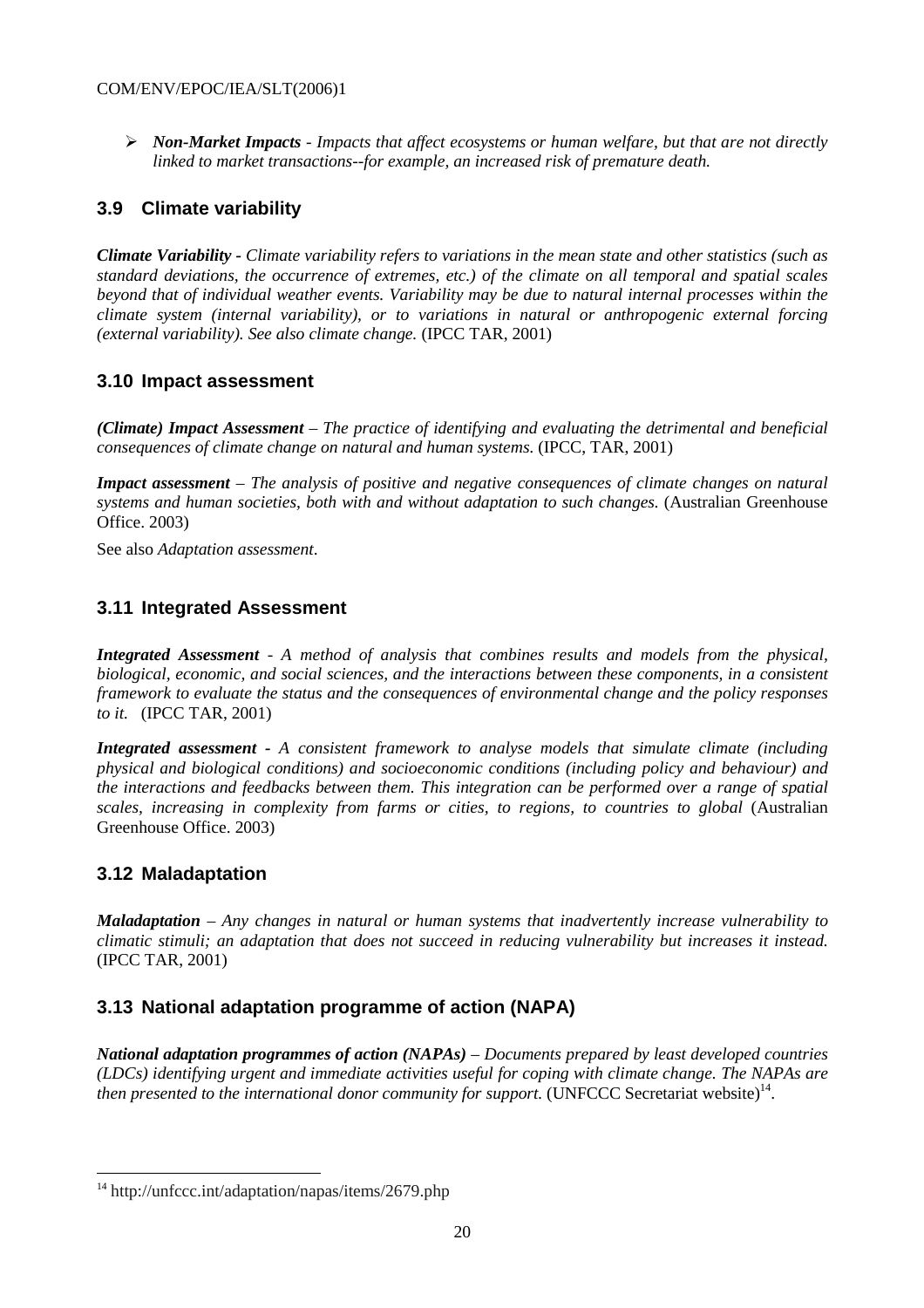#### **3.14 Reinsurance**

*Reinsurance – The transfer of a portion of primary insurance risks to a secondary tier of insurers (reinsurers); essentially "insurance for insurers."* (IPCC, TAR, 2001)

*Reinsurance – Insurance for insurers. As with insurance, the basic function of reinsurance is to spread risks; that is, part of the liability accepted by an insurer is transferred to the reinsurance company.*  (Australian Greenhouse Office. 2003)

#### **3.15 Risk**

*Risk - Is the probability that a situation will produce harm under specified conditions. It is a combination of two factors: the probability that an adverse event will occur; and the consequences of the adverse event. Risk encompasses impacts on human and natural systems, and arises from exposure and hazard. Hazard is determined by whether a particular situation or event has the potential to cause harmful effects.*  (Australian Greenhouse Office. 2003)

*Risk (climate-related) – Is the result of interaction of physically defined hazards with the properties of the exposed systems – i.e., their sensitivity or (social) vulnerability. Risk can also be considered as the combination of an event, its likelihood, and its consequences – i.e., risk equals the probability of climate hazard multiplied by a given system's vulnerability* (UNDP, 2005)

The term 'risk' is often used in the context of climate change. However, it has not yet been defined, either by the UNFCCC or by the IPCC.

#### **3.16 Risk management**

*Risk management - The implementation of strategies to avoid unacceptable consequences. In the context of climate change adaptation and mitigation are the two broad categories of action that might be taken to avoid unacceptable consequences.* (Australian Greenhouse Office. 2003)

*Integrated Risk Assessment - An approach to the management of risk that includes all sources of hazard, pathways and receptors, and considers a wide combination of risk management options*. (UKCIP, 2003)

#### **3.17 Robustness**

*Robustness – The ability of a system to continue to perform satisfactorily under load.* (UKCIP, 2003)

#### **3.18 Stimuli (climate-related)**

*Stimuli - All the elements of climate change, including mean climate characteristics, climate variability, and the frequency and magnitude of extremes.* (IPCC TAR, 2001)

#### **3.19 Strategy**

*Strategy – Refers to a broad plan of action that is implemented through policies and measures. A climate change adaptation strategy for a country refers to a general plan of action for addressing the impacts of climate change, including climate variability and extremes. It may include a mix of policies and measures, selected to meet the overarching objective of reducing the country's vulnerability.* (UNDP, 2005)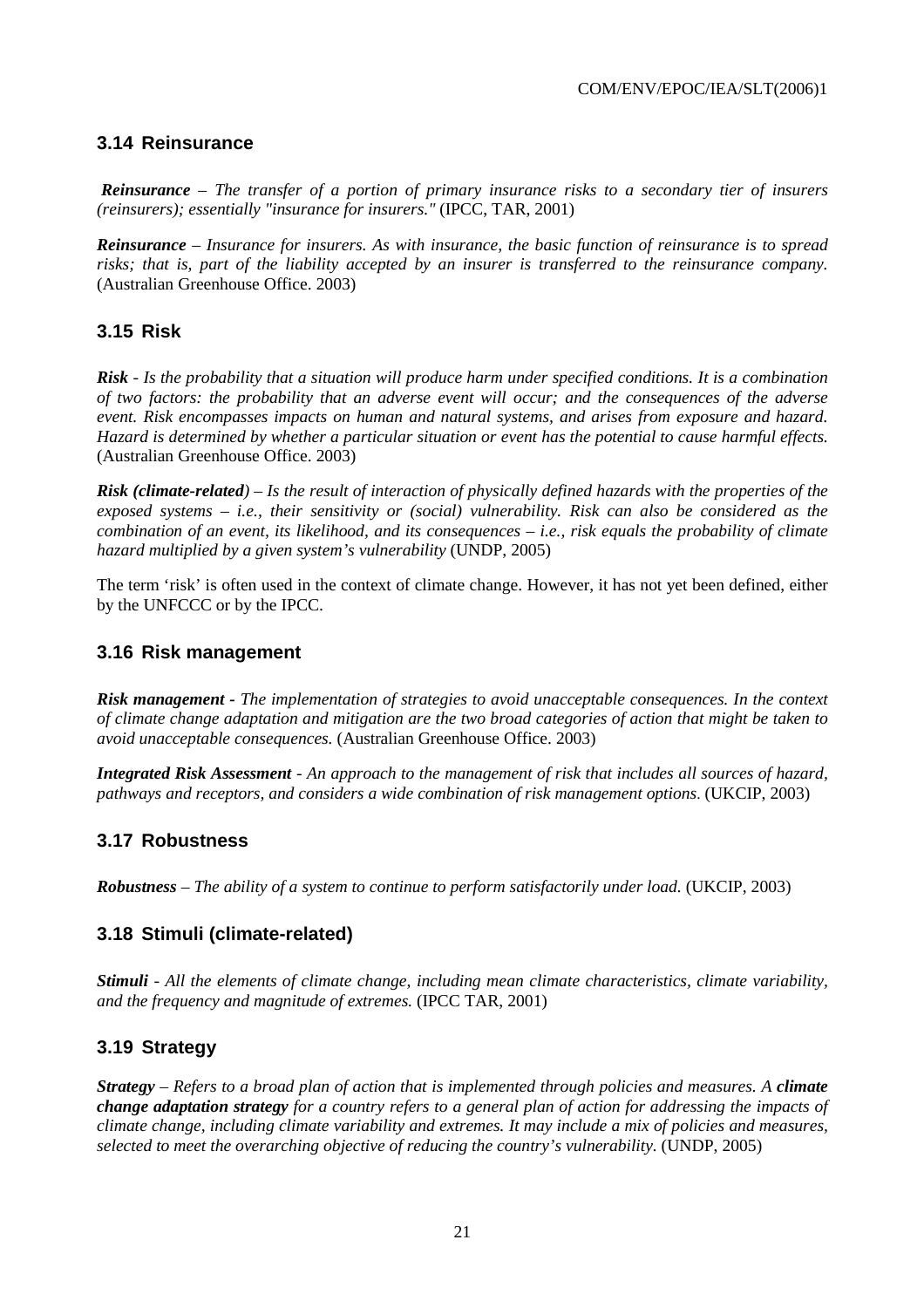# **4. Conclusions**

The analysis of various definitions of the key adaptation terms and concepts demonstrates that definitions vary across institutions and different groups of stakeholders. The lack of precision is a reflection of a highly dynamic discussion of the adaptation issue where the lexicon is still evolving and the relatively young age of these discussions. Once adaptation enters wider circles of policy makers and analytical community it may need to be handled with more care and accuracy.

As work on adaptation to climate change progresses, a need for greater precision is likely to become more apparent, as will the implications of various terms. Terms that have policy implications may warrant special attention in the review of the Fourth Assessment report (AR4) of the IPCC.

Some terms and concepts are not defined either by the IPCC or the UNFCCC. If deemed necessary a cooperative effort between the UNFCCC and IPCC could aim to clarify such terms and concepts. For example, the following terms are not yet defined by the IPCC: adaptation policies and measures, adaptation goals and/or objectives, adaptation technologies, coping capacity, adverse effect, disaster, risk, and mainstreaming.

Some existing definitions are very loose, and inevitably generate different interpretations. While creative ambiguity may be appropriate for some, others may have policy implications in the future. For example, such terms as 'adaptation', 'adaptation assessment', and 'resilience' might benefit from further clarification. Also, in some cases precise definitions may not be desirable until more information is available, for example, the definition of 'adaptation baseline'.

In the interim, it would be helpful if the adaptation community used either the existing definitions provided by the IPCC or, in some cases, those provided by the UNFCCC, rather than invent new definitions.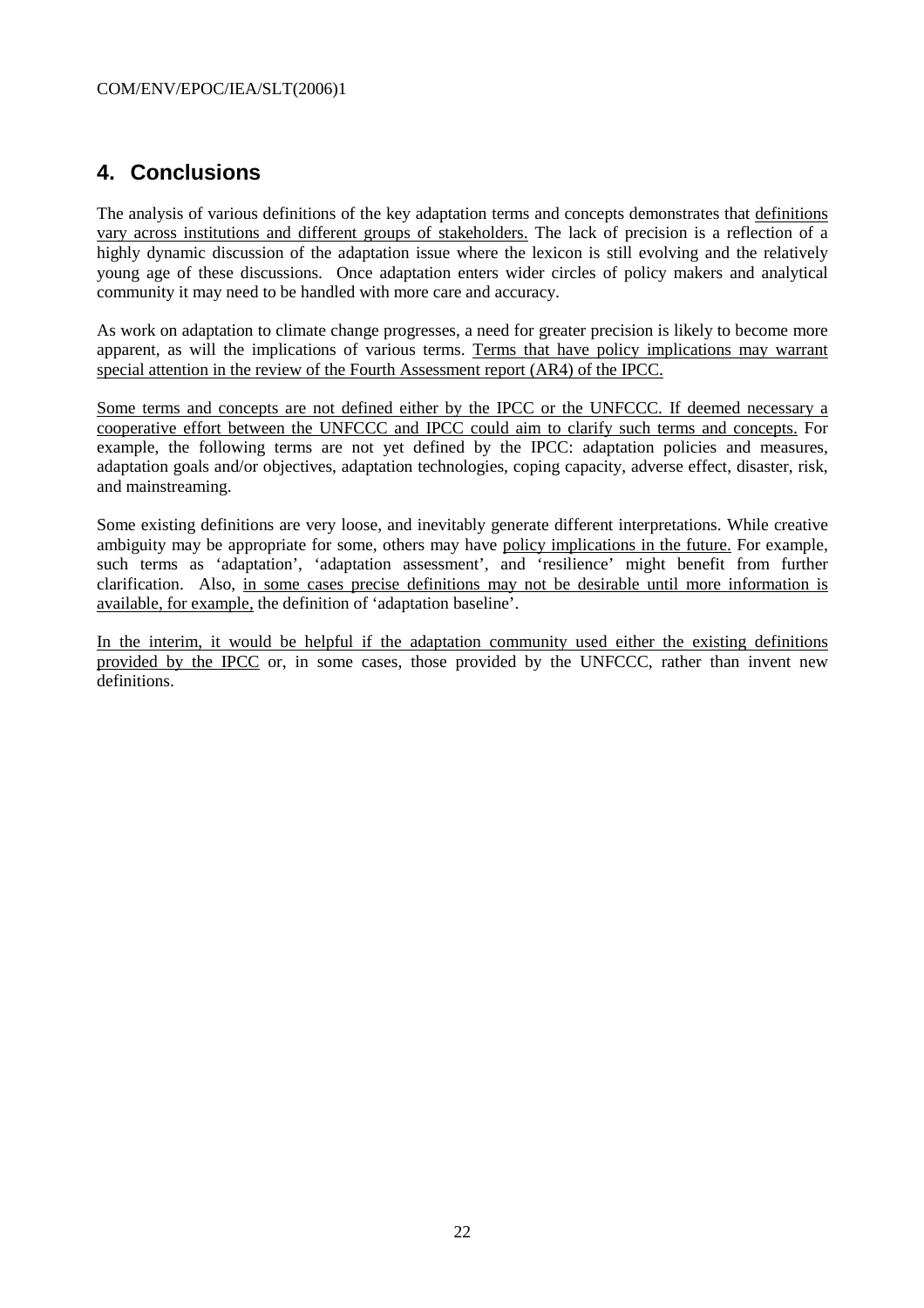# **References**

- Agrawala, S. (ed), 2005: Bridge over Troubled Waters-Linking Climate Change and Development. OECD, Paris, France.
- Australian Greenhouse Office. 2003: Climate Change An Australian Guide to the Science and Potential Impacts, edited by Barrie Pittock
- Corfee-Morlot, J. and S. Agrawala (eds), 2004: The Benefits of Climate Change Policies. Analytical and Framework Issues, OECD, Paris, France.
- GTZ-Federal Ministry for Economic Cooperation and Development. Adaptation to Climate Change. Causes, Impacts, Responses. Germany, http://www.gtz.de/de/dokumente/en-climate-adapt-brosche.pdf
- IPCC TAR, 2001 a. Climate Change 2001: Impacts, Adaptation and Vulnerability. IPCC Third Assessment Report, Cambridge University Press.
- IPCC TAR, 2001 b. Climate Change 2001: The Scientific Basis. IPCC. IPCC Third Assessment Report, Cambridge University Press
- Klein, R.J.T., R. Nicholls, F. Thomalla, 2004: Resilience to natural hazards: How useful is this concept? Environmental Hazards 5(2003) 35-45.
- Klein, R.J.T., 2002: Climate Change, Adaptive capacity and Sustainable Development. Paper presented at an expert meeting on Adaptation to Climate Change and Sustainable Development, OECD, Paris, France
- Lim, B and E. Spanger-Siegfried (eds), I.Burton, E. Malone, S. Huq, 2005: Adaptation Policy Frameworks for Climate Change. Developing Strategies, Policies and Measures, UNDP.
- Mace, M.J., 2003. Adaptation Under the UN Framework Convention on Climate Change: the Legal Framework, FIELD
- Nicholls, R. et al., 2006: forthcoming. Improving methodologies to assess the benefits of climate change policies which affect sea-level rise
- O'Brien, K., S. Eriksen, A. Schjolden, L. Nygaard, 2004: What's in a word? Conflicting interpretations of vulnerability in climate change research. CICERO Working Paper
- Peltonen, L.. 2005: Coping Capacity and Adaptive Capacity, Centre for Urban and Regional Studies, Helsinki University of Technology, Finland
- Pielke, Jr. R.A., 2004: What Is Climate Change.
- Tompkins, E. et al., 2005: Surviving Climate Change in Small Islands A Guidebook, Tyndall center for Climate Change Research, UK
- UN/ISDR **(**Inter-Agency Secretariat of the International Strategy for Disaster Reduction**),** 2004: Living with Risk – A global review of disaster reduction initiatives
- UKCIP , 2004: Costing the impacts of climate change in the UK, Oxford UK

UNFCCC, 1992: United Nations Framework Convention on Climate Change